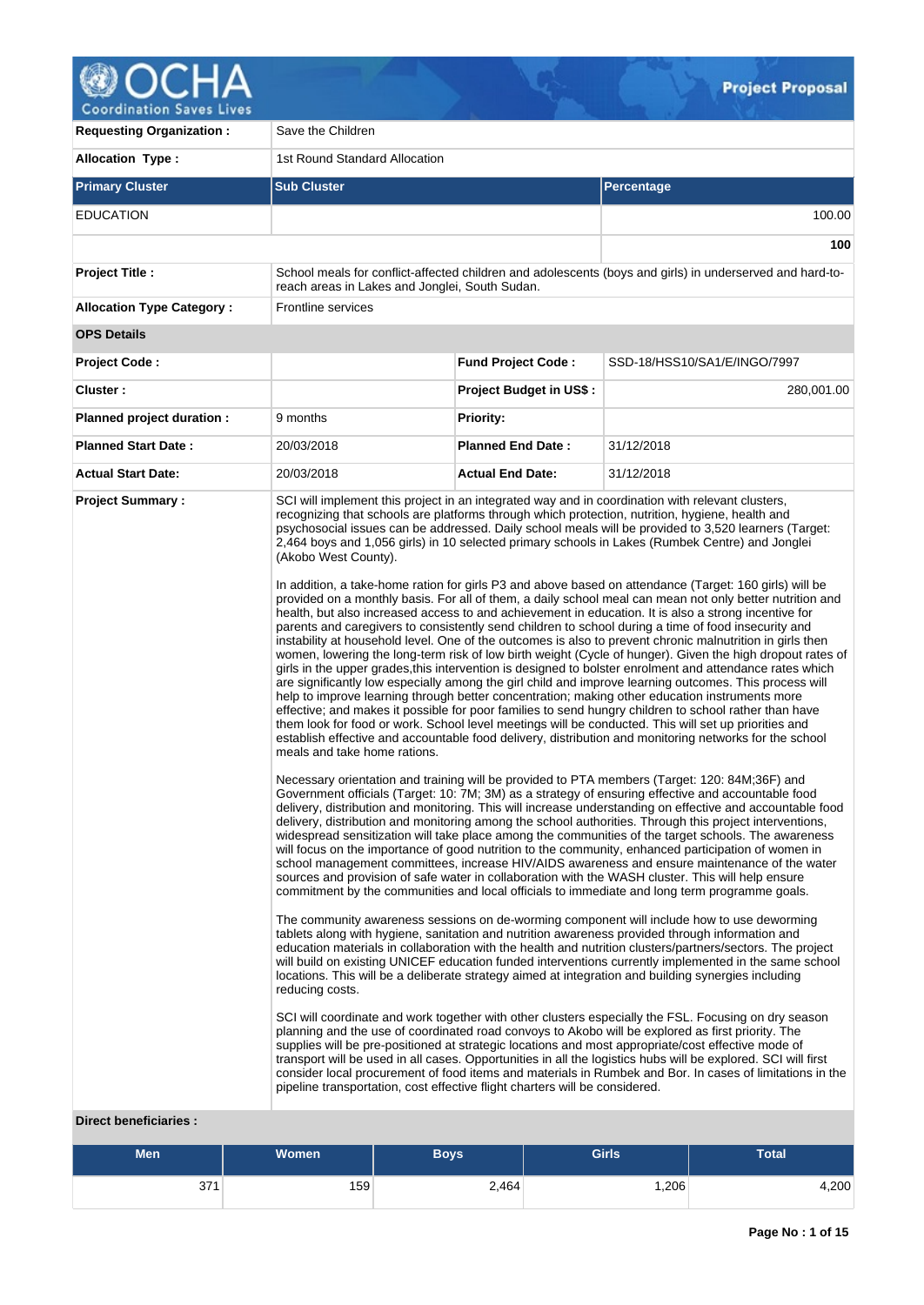# **Other Beneficiaries :**

| <b>Beneficiary name</b>            | <b>Men</b> | Women | <b>Boys</b> | <b>Girls</b> | <b>Total</b> |
|------------------------------------|------------|-------|-------------|--------------|--------------|
| <b>Internally Displaced People</b> | 260        | 111   | 1,725       | 844          | 2,940        |
| People in Host Communities         | 111        | 48    | 739         | 362          | 1,260        |
| <b>Indirect Beneficiaries:</b>     |            |       |             |              |              |
|                                    |            |       |             |              |              |
| <b>Catchment Population:</b>       |            |       |             |              |              |
|                                    |            |       |             |              |              |
| Link with allocation strategy:     |            |       |             |              |              |

Link with allocation strategy: This proposed project intervention has relevance to the priorities of the Allocation Strategy paper South Sudan Humanitarian Fund 2018 1st Standard Allocation, the Education cluster objectives/prioritized needs 2018 and requirements of the SSHF call for concept notes. This project will be implemented with the overall objective of increasing access to safe and quality education for crisis affected girls and boys (3-18 years), delivering disease prevention messaging in schools and providing school meals in areas categorized as IPC Phase 4 or 5. This is a direct link to the allocation strategy objectives and education cluster prioritized needs. The activities implemented remain priority. It is informed by the severity of needs of the target population and the number of people at risk or imminent absence of frontline services in the two states of Lakes and Jonglei.

The project interventions will ensure promotion of quality programming through a deliberate focus on inter-sector synergies and integrated programming, as well as regarding protection, gender and accountability to affected populations. The nutrition teams will be consulted and their recommendations will be used in determining the quantities of food, and the food types/diversification recommended for school feeding. Overall, the project needs and priority activities are aligned with the SSHF scoping paper. All activities selected for implementation will be completed in time (project is feasible) especially in light of the volatile context, insecurity, access constraints and other operational challenges in the proposed areas of operation (Lakes and Jonglei).

The funding will be complemented with the ongoing UNICEF funded activities in the same schools. This will be a case of complete complementarity rather than a duplication of funding from other streams. Implementation of this school meals initiative will be done in locations which fall under IPC 4 and 5 categorizations. Out of an estimated 174 primary schools in Jonglei and Lakes, 90 schools (52%) are currently supported by WFP. This means, an average of 84 schools are not served. This intervention will serve 10 (12%) of the schools that are most in need. Selection criteria include schools having the greatest need and availability of storage and kitchen facilities. In targeting of the project areas and participation of households, selection of project activities will be done through participatory community based planning. This approach will ensure that vulnerable and marginalized community groups' view in Lakes and Jonglei are considered and included in the plan of action and ensures common access to essential services that can build self-reliance and contribute to improved resilience.

This approach is conflict sensitive and will aim to promote social cohesion, ownership and programme effectiveness through building on planning, implementation and monitoring exercised. Precisely, the 10 schools are supported by UNICEF which includes integrated CP and PSS provision. By providing school feeding where this is currently lacking, we will be further protecting the physical wellbeing as well as the psychosocial wellbeing of conflict affected children in Rumbek and Jonglei. Awareness, knowledge and skills will further empower them (boys and girls) to safe guard their wellbeing through dissemination of information. Community mobilization will be done using already existing local structures mainly working in close collaboration with traditional leadership and local authorities. The PTA and local leaders will ensure that community mobilization activities reach to the entire community members. Wide spread community mobilization will be conducted to enhance awareness of educations issues amongst children, parents, teachers and PTAs. It includes cross cutting issues such as nutrition, HIV/AIDSs, safe and gender-appropriate water and sanitation facilities.

## **Sub-Grants to Implementing Partners :**

| <b>Partner Name</b>                                    |                                              | <b>Partner Type</b>                |  |                             | <b>Budget in US\$</b> |  |  |  |  |
|--------------------------------------------------------|----------------------------------------------|------------------------------------|--|-----------------------------|-----------------------|--|--|--|--|
|                                                        |                                              |                                    |  |                             |                       |  |  |  |  |
| Other funding secured for the same project (to date) : |                                              |                                    |  |                             |                       |  |  |  |  |
| <b>Other Funding Source</b>                            |                                              |                                    |  | <b>Other Funding Amount</b> |                       |  |  |  |  |
|                                                        |                                              |                                    |  |                             |                       |  |  |  |  |
| Organization focal point:                              |                                              |                                    |  |                             |                       |  |  |  |  |
| Name                                                   | <b>Title</b>                                 | <b>Email</b>                       |  |                             | Phone                 |  |  |  |  |
| Mulausi Bester                                         | Director Progamme<br>Development and Quality | Bester.Mulauzi@savethechildren.org |  |                             | +211922412301         |  |  |  |  |
| Nathan Chelimo                                         | <b>Education Technical</b><br>Specialist     | nathan.chelimo@savethechildren.org |  |                             | +211922407185         |  |  |  |  |
| <b>BACKGROUND</b>                                      |                                              |                                    |  |                             |                       |  |  |  |  |
| 1. Humanitarian context analysis                       |                                              |                                    |  |                             |                       |  |  |  |  |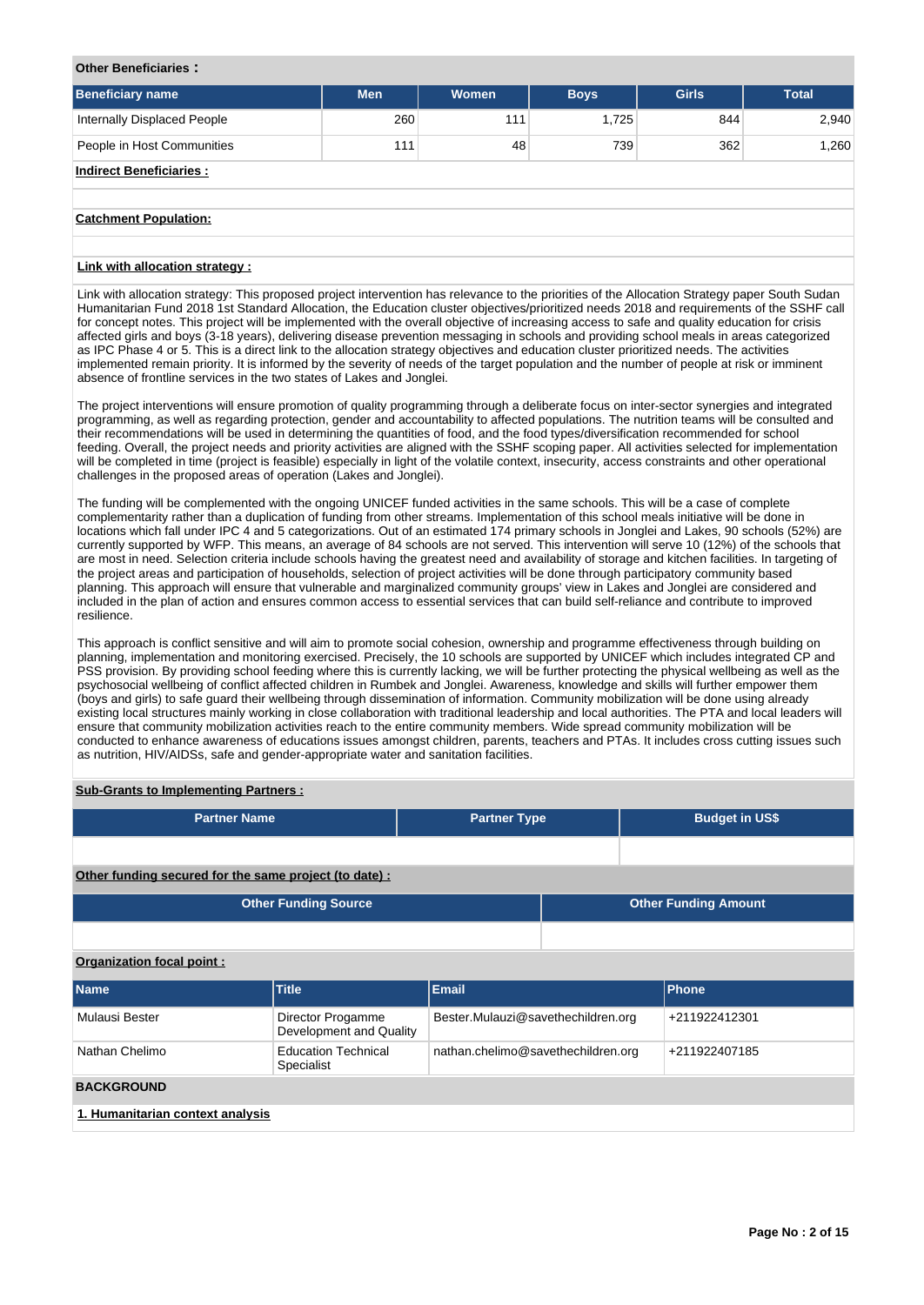Accordingly, the situation for children deteriorated over 2017, with continued incidents of recruitment, abuse, exploitation and other grave violations amounting to have directly affected about 100,000 children since the beginning of the conflict. The humanitarian crisis in South Sudan continued to intensify and expand due to the compounding effects of widespread violence and the deteriorating economic situation. Destruction of schools and the departure of teachers from many affected areas severely impact access to education, with 2 million children out of school—more than ever. The HRP estimates that in 2018, some 1.7 million South Sudanese and 158,173 refugee children (3-18 years old) will need support to access education. Conflict, displacement, food insecurity and cholera have directly interrupted children's education, forcing schools to close or children to drop out. The increasing insecurity and deepening economic crisis have had a further, indirect impact on education as local authorities have reduced their presence and monitoring in schools. Even where schools remain open, the quality of teaching has deteriorated due to reduced teacher training and the collapsing value or lack of teachers' salaries.

The education crisis risks fueling new conflicts as more than 19,000 children are already recruited into armed groups. Food access remains a big challenge which has been further exacerbated by the harsh economic conditions as a result of high inflation currently being experienced in the country. The food security situation is expected to deteriorate further in the coming months with an increase in the population classified in Phase 4 and 5 of the IPC. These challenges have not spared Jonglei (Akobo West) and Lakes (Rumbek Centre). They are both characterized by poor road infrastructure, poor food supply. These two states have suffered from a high level of population displacements and they are thus remote and inaccessible with tremendous numbers of IDPs with very high illiterate rates.

Numerous tribal and inter-clan conflicts has resulted in frequent displacement of populations (IDPs, refugees, returnees) and negatively affected agricultural production and income generation activities. Widespread poverty and unemployment compounded by failure in market systems has resulted into very limited access to food by many families. They are remote and inaccessible with tremendous numbers of IDPs and now with very high illiterate rates. The food security situation continues to significantly deteriorate further and population is now classified in Phase 4 and 5 of the IPC.

Women and children remain the most affected by the current food insecurity in both states of Lakes and Jonglei. They live in highly food insecure areas and access to education is often beyond the reach of these children. This prevailing food insecurity and poor infant and child feeding practices continue to contribute toward poor utilization of food and malnutrition. The harsh living conditions are presenting unsafe risky environment for women and children who are being overburdened in looking after the family. The lowest levels of achievement and performance fall heavily on children from ultra-poor households, living on low diets and deficient in energy, proteins and micronutrients.

## **2. Needs assessment**

Education indicators in South Sudan were already extremely low prior to the outbreak of the current civil war. 73% of men and 84% of women above 15 years of age were illiterate, three out of five school-age children were not enrolled in primary school, and the pupil classroom ratio averaged 100 (EMIS, 2015). Although a few indicators have improved since then, the conflict which started in December 2013 has severely impacted this already fragile education system.

As a result, many children are unable to access learning due to displacement, while others are out of school due to the impact of conflict on their communities or are living in host communities where education resources are non-existent or overstretched. Even before the conflict, the literacy rate in Jonglei state was 15 per cent and secondary school enrolment rate is less than 2 per cent. According to the HRP 2018, about 70 per cent 1,200 schools in Jonglei, Unity and Upper Nile have been closed and started rejuvenation. This includes the many schools that were destroyed and the education needs remain very high in all the displacement sites of Lakes and Jonglei. All these children out of school particularly susceptible to dangerous labour practices, recruitment into armed groups and other negative coping mechanisms such as crime, substance abuse and perpetuating gender based violence.

In this same locations, many teachers have been displaced from their homes and forced to seek alternative livelihoods due to school closures and the lack of payment. Previously trained professionals have sought jobs with more reliable or higher payment. The overall effect of this is a lower quantity and caliber of teachers available in the two states.

The goals to provide basic education for children of primary school age in both states remains a daunting challenge, given the current very low enrolment, attendance rates, completion rates and attainment of functional literacy and numeracy. Many children, show signs of ill health and are frequently absent from school while others drop out to search for food or income. The displacements in Lakes and Jonglei has had a direct bearing on school attendance, especially in rural areas. Schools lack income generation or materials to enhance the learning of children in the areas of nutrition, science and agriculture, despite these skills being most relevant for improved livelihoods and wellbeing.

The nationwide education cluster assessments conducted in November 2017 confirmed lack of food as the number one reason for dropping out from school. In this circumstance, adolescents and girls are pulled out of school first so that they can work or find ways to increase the food security in the family. Likewise, as the food and nutrition in a household suffer, children are less likely to attend school regularly for lack of energy and ability to concentrate and thrive in the classroom. It is girls who are affected most acutely by this phenomenon, as they are the first ones to be pulled out for work, early marriage or if a family cannot afford to send more than one child to school. Adolescents with income-generating ability are also impacted significantly and drop-outs at the P4 and above level are increasing in the current food crisis climate.

## **3. Description Of Beneficiaries**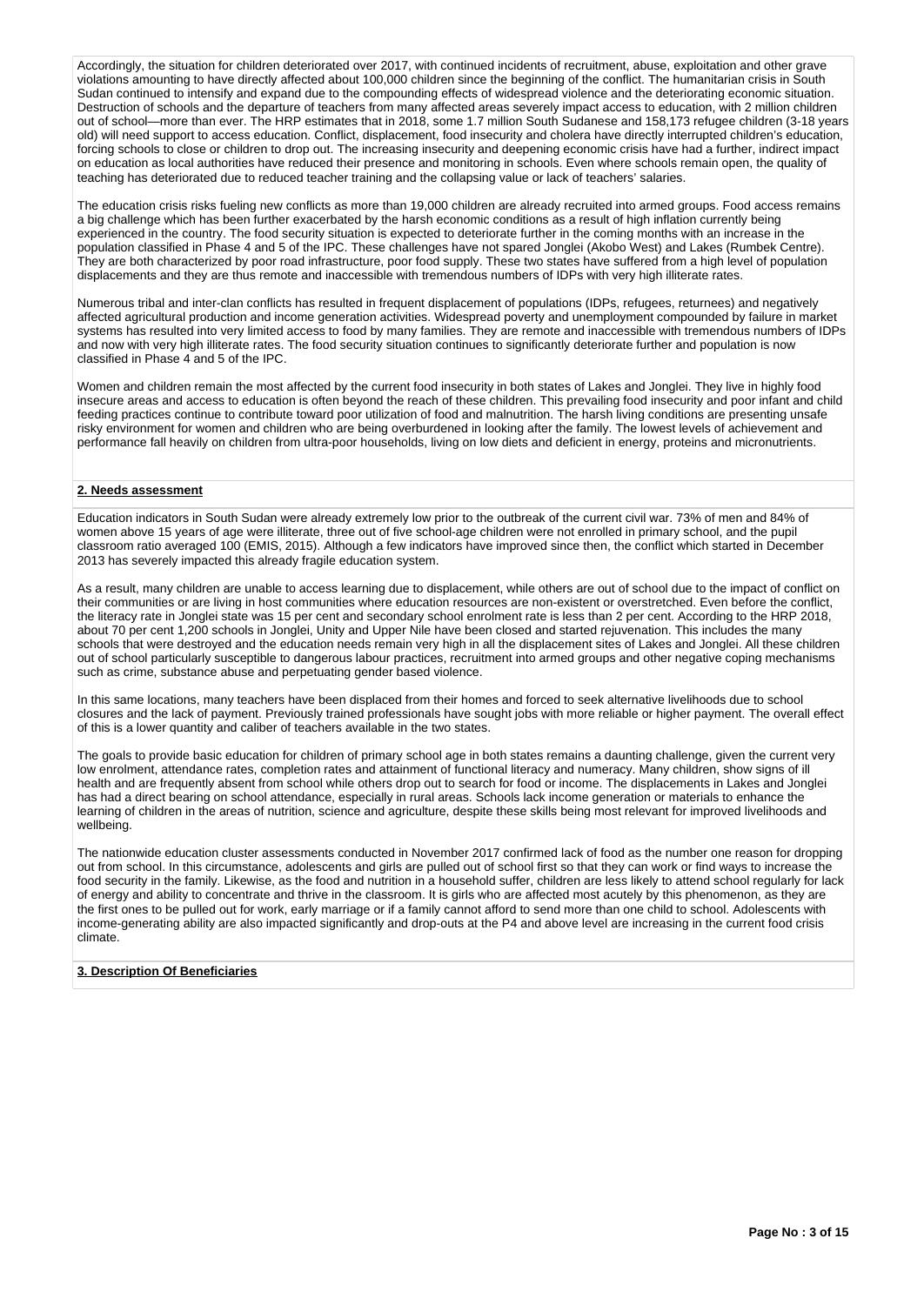School meals food will be provided to 3.520 learners (Target: 2,464 boys and 1,056 girls) in 10 selected primary schools in Jonglei and Lakes states. SCI will provide a school meal to each child attending classes in these target schools. A take-home ration for girls in P3 and above will be provided on a monthly basis based on attendance (Target 150 girls). This will be taken as a Girls Incentive (take-home ration) for consumption at home. The girls from grades 3-8 who are allowed by their parents to attend classes for at least 20 out of 22 days in a school calendar month will receive a ration. The food will serve the whole household and serves as an incentive to the parents, who generally prefer to send boys to school, while girls stay home to work, help their families with cooking or are married early in exchange for bride-price. School level/community meetings will be conducted. This will involve teachers, learners, PTAs and selected community members (Target: 200; 140M: 60F). These consultative meetings will help set up priorities and most important establish effective and accountable food delivery, distribution and monitoring networks for the school meals and take home rations. Necessary orientation and training will be provided to PTA members (Target: 120; 84M: 36F) and Government officials (Target: 10: 7M; 3F). The training/orientation will focus on effective and accountable food delivery, distribution and monitoring of school meals and girl's incentive initiatives in each school.

Widespread community engagement and mobilization among communities of the target schools will be conducted (Target: 200: 160M; 40F). The initiative will allow children to participate meaningfully in all stages of the project. Views of children will be solicited during identification of key issues. They will be asked to make their contributions to key methodologies used for analysis. During the planning of project activities, all the children will be asked to identify issues and their issues will be part of the action plan for the school. In this way, they will be part of the process that will bring the change they envisioned in the project. They will be supported to suggest what the project should achieve. School clubs will be supported to review progress of the project implementation and together will all other learners they will be consulted on whether the is success full or not. The PTA and local leaders will ensure that community mobilization activities reach to the entire community members. This will reduce the inclusion and exclusion errors during targeting. The committee will include traditional leadership, various socioeconomic groups' representatives (women, youth, disabled).

Wide spread community mobilization will be conducted to enhance awareness of educations issues amongst children, parents, teachers and PTAs. Awareness will focus on the importance of good nutrition to the community, enhanced participation of women in school management committees, increased knowledge on HIV/AIDS, importance of girls education and awareness on guaranteeing the provision of safe water in the schools. It will include collaboration will the health and nutrition cluster interventions. The community awareness in deworming will include the provision of deworming tablets along with hygiene, sanitation and nutrition awareness. This will be provided through information and education materials in collaboration with the health and nutrition clusters/partners/sectors including t-shirts.

#### **4. Grant Request Justification**

This proposed project will be implemented with the overall objective of increasing access to safe and quality education for crisis affected girls and boys (3-18 years), delivering disease prevention messaging in schools and providing school meals in areas categorized as IPC Phase 4 or 5. This is a direct link to the SSHF 2018 allocation strategy objectives and education cluster prioritized needs 2018. The activities implemented remain priority. It is informed by the severity of needs of the target population and the number of people at risk or imminent absence of frontline services in the two states of Lakes and Jonglei.

SCI project activities will therefore promote provision of quality education which in essence promotes conflict resolution, tolerance and respect for human rights. Protection and its referral pathways for learners, school authorities and community will be central in this case. Learners, parents and teachers will be involved in education including selection of all beneficiaries. The funding will support and leverage SCI key role in coordination as co-lead as it makes linkages stronger in achieving the response objectives. Specific needs of boys and girls will be addressed through their active participation and by ensuring that sex-disaggregated information is collected when measuring cluster performance.

Every day, countless children across South Sudan especially in the target areas turn up for school on an empty stomach, which makes it hard to focus on lessons. Many simply do not go, as their families need them to help in the fields or around the house. For all of them, a daily school meal can mean not only better nutrition and health, but also increased access to and achievement in education. It will act as a strong incentive to consistently send children to school. This project will directly address these needs among target learners in the respective schools. It will further encourage girls' enrolment in school and keep them attending class regularly. This incentive offered is preferred in this locations since they have been identified as having the lowest rates of enrolment for girls in primary schools.

The provision of school meals at school for boys and girls and take home ration for the adolescent girls will ultimately improve the nutritional status of school age children and their school attendance and contribute to improvement concentration and educational attainment as part of wider support to the targeted schools (other inputs supported by UNICEF). It will further reduce risks of cognitive underdevelopment and malnutrition, and provide access to safe and protective learning spaces. Setting up and establishing effective and accountable food delivery, distribution and monitoring networks for the school meals and take home rations will increase dietary intake and awareness among the learners (boys and girls).

Community engagement and awareness will enhance effective and accountable food delivery, distribution and monitoring; increase awareness of good nutritional, practices enhanced for participation of women in school management committees, HIV/AIDS and need for safe drinking water at school and community level. Community engagement and mobilization activities will enhance awareness of nutrition and education issues among children, parents, teachers and PTAs. Through training and awareness raising, the interventions will promote girls' education and enhance participation of women in school management committees. School meals provided early in the school day will alleviate hunger before or during classes and will help to improve children's' attention, concentration, and achievement. This project will serve as a nutrition component for education activities as well serving as a social welfare programme providing a substantial economic benefit to families because the child would not then eat his or her midday meal from the family pot.

## **5. Complementarity**

This project will build on the results of the previous SCI projects in Jonglei and Rumbek. It will build on all achievements, experiences gained and lessons learned by SCI from previous school feeding and EiE interventions. This will give SCI a comparative advantage in implementing this school feeding programme in the hard to reach locations of Jonglei and Lakes. The project will benefit from the already existing structures and resources.

All 10 schools are selected from schools currently implementing UNICEF funded EiE activities. Study reports and EMIS data generated from other related projects will be in this intervention as well. Synergies and complementarities with other SSHF funded initiatives will be sought and overlaps and duplications with exiting activities avoided and overall benefit from other referenced analysis, achievements and lessons learned from earlier education sector support interventions.

## **LOGICAL FRAMEWORK**

**Overall project objective**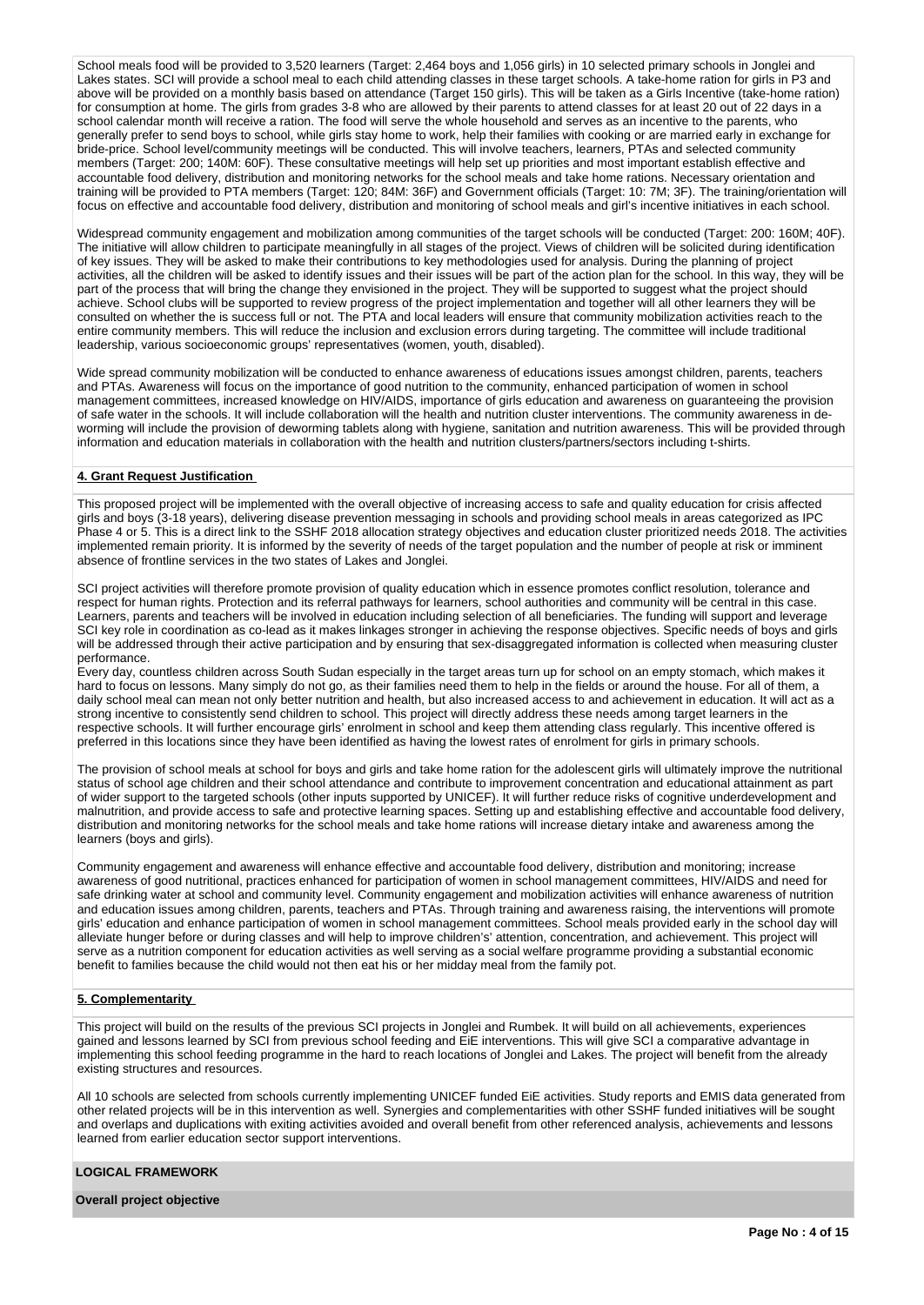To increase access to safe and quality education for crisis affected girls and boys (3-18 years), delivering disease prevention messaging in schools and providing school meals in areas categorized as IPC Phase 4 or 5.

| <b>EDUCATION</b>                                                                                                                                                                                                                                         |                                                                                                       |                                 |
|----------------------------------------------------------------------------------------------------------------------------------------------------------------------------------------------------------------------------------------------------------|-------------------------------------------------------------------------------------------------------|---------------------------------|
| <b>Cluster objectives</b>                                                                                                                                                                                                                                | <b>Strategic Response Plan (SRP) objectives</b>                                                       | <b>Percentage of activities</b> |
| Provide crisis-affected girls and boys (3-18)<br>years) with access to safe, protective and<br>inclusive learning environments, including<br>protective services and referral pathways<br>through schools                                                | SO1: Save lives by providing timely and<br>integrated multisector assistance to reduce<br>acute needs | 60                              |
| Strengthen cognitive skills of crisis-affected<br>boys and girls                                                                                                                                                                                         | SO2: Reinforce protection and promote<br>access to basic services for the most<br>vulnerable people   | 20                              |
| Improve crisis-affected girls', boys' and<br>communities' ability to cope with<br>emergencies through relevant education<br>activities and capacity development,<br>including psychosocial support and life-<br>saving messaging to reduce vulnerability | SO3: Support at-risk communities to sustain<br>their capacity to cope with significant threats        | 20                              |

**Contribution to Cluster/Sector Objectives :** SCI project activities contribute directly to the cluster overall objectives and prioritized needs. The interventions will promote provision of quality education which in essence promotes conflict resolution, tolerance and respect for human rights. Under this project, protection and its referral pathways for learners, school authorities and community is central. The learners, parents and teachers will be involved in education in selection of all beneficiaries. SCI plays a key role in coordination as co-lead and thus linkages will be made in achieving the response objectives. Specific needs of boys and girls will be addressed through their active participation and by ensuring that sex-disaggregated information is collected when measuring cluster performance.

#### **Outcome 1**

School meals reduce risks of cognitive underdevelopment and malnutrition, and provide access to safe and protective learning environments.

# **Output 1.1**

## **Description**

Crisis affected girls and boys (3-18 years) have access to safe, protective and inclusive learning environments

# **Assumptions & Risks**

Risk: access constraints due to conflict or security issues;

Assumption: the security situation allows for safe access to communities, continued support from the local government and community

## **Indicators**

|                 |                                                                                   |                                                                                         | <b>End cycle beneficiaries</b> |       |      |                   | End<br>cycle  |
|-----------------|-----------------------------------------------------------------------------------|-----------------------------------------------------------------------------------------|--------------------------------|-------|------|-------------------|---------------|
| Code            | <b>Cluster</b>                                                                    | <b>Indicator</b>                                                                        | <b>Men</b>                     | Women |      | <b>Boys Girls</b> | <b>Target</b> |
| Indicator 1.1.1 | <b>EDUCATION</b>                                                                  | (Frontline Services) Number of children benefiting<br>from school feeding programme     |                                |       | 2,83 | 1,36              | 4,200         |
|                 | <b>Means of Verification:</b> Progress report, school registers, attendance lists |                                                                                         |                                |       |      |                   |               |
| Indicator 1.1.2 | <b>EDUCATION</b>                                                                  | (Frontline Services) Number of youth engaged as<br>mobilizers on life-saving activities | 150                            |       |      | 150               |               |

**Means of Verification :** Progress reports, school register, attendance lists

## **Activities**

## **Activity 1.1.1**

School meals will be provided to 3,520 learners (Target: 2,464 boys and 1,056 girls in 10 selected primary schools. As a community contribution and based on the previous experiences, PTA members will select 4 persons to support preparation and serving of the school meals based on an agreed selection criteria. The process will be participatory and transparent based on vulnerability for example school mothers from vulnerable households. They will be served a meal for lunch as their incentive. The most appropriate meal and mode of preparation will be selected based on community consultation at inception of the project. It will include energy and protein giving foods (maize and beans). This will impact on learning. Other beneficiaries of the feeding programme include 130 PTAs (91M:39F) and 400 (280M: 120F) community members. The total number of beneficiaries reached will be 4,200 (2,835M: 1,375F).

## **Activity 1.1.2**

A take-home ration for girls in P3 and above will be provided on a monthly basis based on attendance (Target 150 girls). Based on the past experiences in the field locations and in consultation with the target communities, school authorities and PTAs, maize, beans and cooking oil will be given. A ratio estimated to serve a family of 7 people for one week is proposed.

#### **Output 1.2**

## **Description**

Output 1.2: Capacity of PTAs/SMCs, Head teachers, learners and community in effectively delivering school feeding programme is strengthened.

#### **Assumptions & Risks**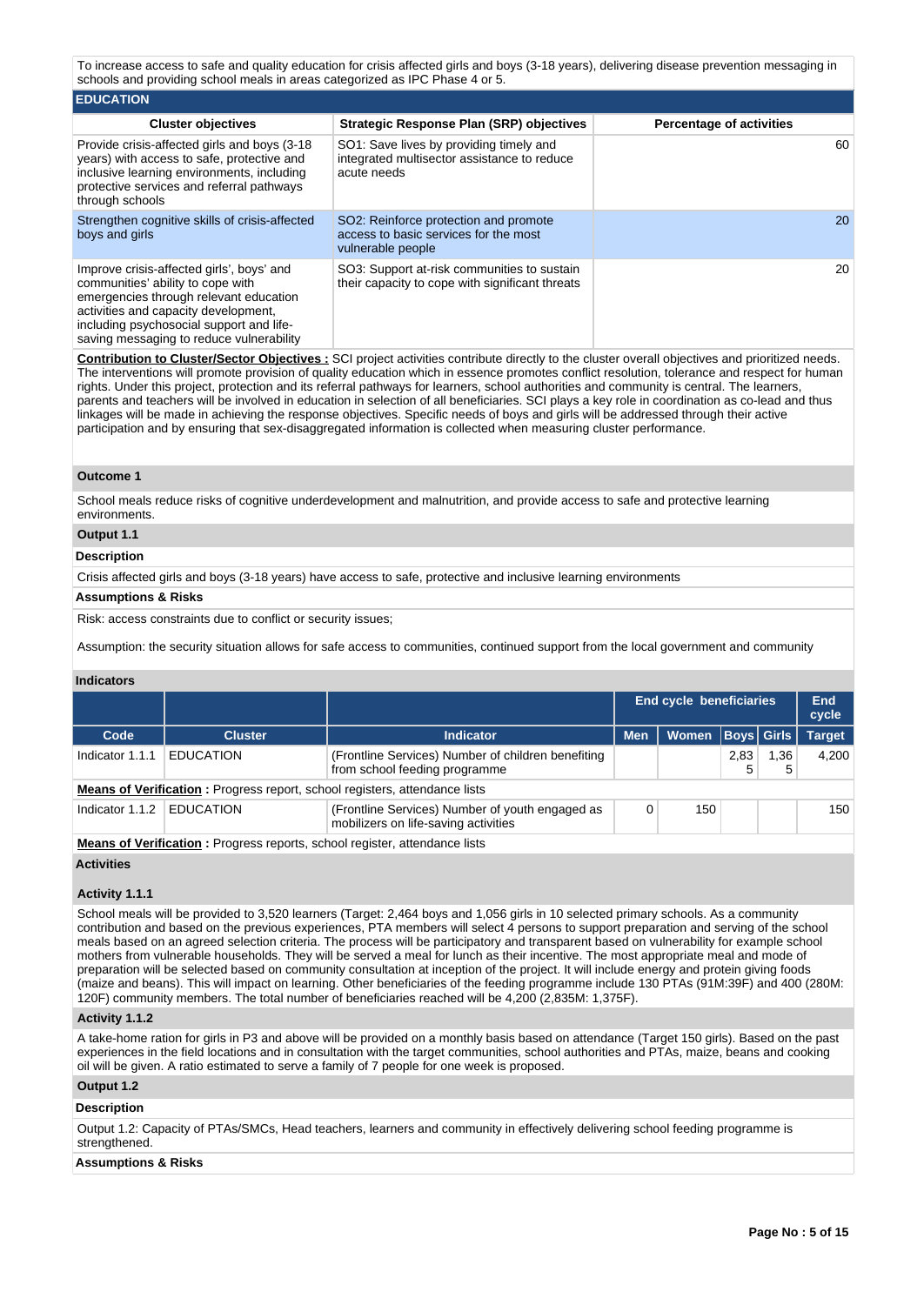Risk: access constraints due to conflict or security issues;Risk: access constraints due to conflict or security issues;

Assumption: the security situation allows for safe access to communities, continued support from the local government and community

| <b>Indicators</b> |                                                                         |                                                                                                                         |                                |              |                     |                   |                 |
|-------------------|-------------------------------------------------------------------------|-------------------------------------------------------------------------------------------------------------------------|--------------------------------|--------------|---------------------|-------------------|-----------------|
|                   |                                                                         |                                                                                                                         | <b>End cycle beneficiaries</b> |              | <b>End</b><br>cycle |                   |                 |
| Code              | <b>Cluster</b>                                                          | <b>Indicator</b>                                                                                                        | <b>Men</b>                     | <b>Women</b> |                     | <b>Boys Girls</b> | <b>Target</b>   |
| Indicator 1.2.1   | <b>EDUCATION</b>                                                        | Number of school level meetings conducted<br>(Target: 10 Sessions targeting 200 members: 200;<br>140M;60F)              |                                |              |                     |                   | 200             |
|                   | <b>Means of Verification</b> : Progress reports, minutes of meetings    |                                                                                                                         |                                |              |                     |                   |                 |
| Indicator 1.2.2   | <b>EDUCATION</b>                                                        | 91<br>39<br>(Frontline Services) Number of youth involved in<br>management of school feeding                            |                                |              |                     |                   | 130             |
|                   | <b>Means of Verification</b> : Progress reports, minutes of meetings    |                                                                                                                         |                                |              |                     |                   |                 |
| Indicator 1.2.3   | <b>EDUCATION</b>                                                        | Number of community engagement sessions<br>conducted (Target: 10 Sessions targeting 200<br>members: 140M;60F)           |                                |              |                     |                   | 200             |
|                   | <b>Means of Verification:</b> Progress reports, minutes of the meetings |                                                                                                                         |                                |              |                     |                   |                 |
| Indicator 1.2.4   | <b>EDUCATION</b>                                                        | Number of community health and nutrition<br>awareness sessions conducted (Target: 10)<br>sessions).                     |                                |              |                     |                   | 10              |
|                   | <b>Means of Verification:</b> Progress reports, minutes of the meetings |                                                                                                                         |                                |              |                     |                   |                 |
| Indicator 1.2.5   | <b>EDUCATION</b>                                                        | Number of meetings held with school authorities<br>regarding integrating UNICEF interventions.<br>(Target: 10 Meetings) |                                |              |                     |                   | 10 <sup>°</sup> |
|                   | Means of Verification : Dragress reports, minutes of the meetings       |                                                                                                                         |                                |              |                     |                   |                 |

**Means of Verification :** Progress reports, minutes of the meetings

# **Activities**

## **Activity 1.2.1**

School level/community meetings will be conducted. This will involve teachers, learners especially school clubs & head prefects, PTAs and selected community members (Target: 10 meetings targeting 200; 160M: 40F). The meetings will focus on set up priorities and most important establish effective and accountable food delivery, distribution and monitoring networks for the school meals and take home rations. This process will enhance effective child participation at school and community level Their views will be sought regarding the design of the project. They will help in the planning through making decisions on what should be achieved. They will contribute to the ongoing discussions and support implementation. In the same way they will be able say what has worked and what has failed.

## **Activity 1.2.2**

Orientation and training will be provided to PTA members (120; 84M:36F participants) and Government officials (Target: 10: 7M;3F). The training/orientation is for practical preparations, storage and provision of the school meals and take home ration. It will further focus on effective and accountable food delivery, distribution and monitoring of school meals and girl's incentive initiatives in each school. This training will include mitigation of risks such as hygiene and sanitation, and girls receiving and transporting rations to their homes.

# **Activity 1.2.3**

Widespread community engagement and mobilization among communities of the target schools will be thoroughly conducted (Target: 10 session's targeting 200 community members: 160M;40F). Community mobilization will be done using already existing local structures mainly working in close collaboration with traditional leadership and local authorities.

## **Activity 1.2.4**

Conduct community awareness in de-worming will include the provision of deworming tablets along with hygiene, sanitation and nutrition awareness through information and education materials in collaboration with the health and nutrition clusters/partners/sectors including tshirt's (Target: 10 Sessions)

#### **Activity 1.2.5**

Hold meetings with stakeholders on modalities of integrating existing UNICEF education funded interventions (EiE) currently implemented in the same school locations (Target: 10 Meetings). In all the 10 selected schools, implementation of EiE activities funded under UNCEF PCA is ongoing. This will complement this school feeding programme in to order to achieve the overall objectives of the project. The stakeholders will be consulted, oriented and supported to enhance this link and synergy during the overall project period. This process will ensure that the funds allocated shall be complementary to, and not duplicative of, resources available from UNICEF funding stream. In this way, the project will be compliant and will contribute to the SSHF 2018 strategy allocation priorities and needs in two locations of Jonglei (Akobo West) and Lakes (Rumbek Centre). This inter-sector synergies and integrated programming, as well as regarding protection, gender and accountability to affected populations will promote quality programming of the project.

## **Additional Targets :**

# **M & R**

# **Monitoring & Reporting plan**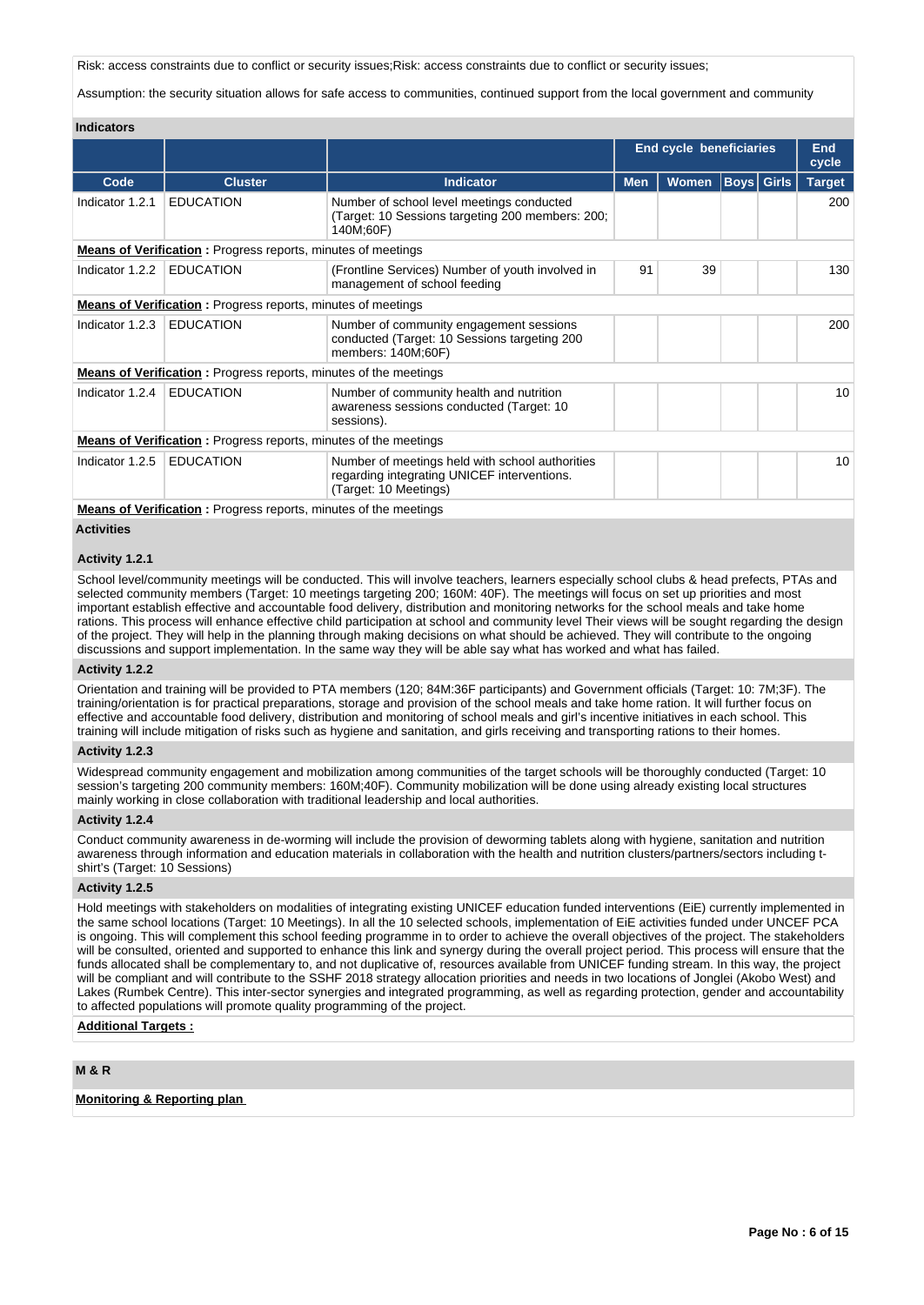SCI has already established a comprehensive Monitoring and Evaluation (M&E) system for the Education projects that are currently being implemented under SCIs ongoing UNICEF, NORAD, DANIDA and BPRM funded Education programs. The M&E system addresses all the key Education Management Information (EMIS) indicators as outlined in the Ministry of General Education and Instruction (MOGEI) guidelines. However, in order to address SSHFs specific M&E requirements the monitoring tools will be reviewed to ensure that the required data is captured.

A comprehensive M&E plan will be developed for this project outlining all the key M&E activities, timelines, resources required and the anticipated reports. A robust monitoring data management system exists for capturing routine and periodic monitoring data on school enrolment, attendance and learner performance for the learning centres currently being supported. This system will be adapted for use in this program ensuring that it begins from a solid data management position. Regular visits and supervision by the program management will be done to the communities to check on the progress and beneficiaries' feedback on the implementation of the program. This process will examine the benefits and challenges of the project as well as how well the project has been implemented. Review of the collaboration on quarterly basis will serve as an important feedback mechanism for SCI and key stakeholders.

Given the duration and nature of the intervention (emergency), it is anticipated that SCI will actively participate in Cluster assessments, planning and reporting at National, State and Payam levels.

Education cluster levels. Mid-term and End of Program surveys will be undertaken to establish performance benchmarks and progressively assess performance at critical periods of the project lifespan. Weekly and monthly reporting to the education Cluster will be adopted in order to contribute to the on-going established systems by the national Cluster. On quarterly basis, there will be a more detailed progress reports to SSHF showing concrete steps in achieving the project objectives and any revision required.

The reporting formats shall be agreed upon at the start of the project covering both financial and project activities. Clear timeline for reporting and reviews will be set between SCI and OCHA.

# **Workplan**

| Activitydescription                                                                                                                                                                                                                                                                                                                                                                                                                                                                                                                                                                                                                                                                                                                                                                                                                                                                                                                                                                         | Year | $\mathbf{2}$ | З |   | 5            |    |                 | 8            | 9            | 10       | 11       |                         |
|---------------------------------------------------------------------------------------------------------------------------------------------------------------------------------------------------------------------------------------------------------------------------------------------------------------------------------------------------------------------------------------------------------------------------------------------------------------------------------------------------------------------------------------------------------------------------------------------------------------------------------------------------------------------------------------------------------------------------------------------------------------------------------------------------------------------------------------------------------------------------------------------------------------------------------------------------------------------------------------------|------|--------------|---|---|--------------|----|-----------------|--------------|--------------|----------|----------|-------------------------|
| Activity 1.1.1: School meals will be provided to 3,520 learners (Target: 2,464 boys<br>and 1,056 girls in 10 selected primary schools. As a community contribution and<br>based on the previous experiences, PTA members will select 4 persons to support<br>preparation and serving of the school meals based on an agreed selection criteria.<br>The process will be participatory and transparent based on vulnerability for<br>example school mothers from vulnerable households. They will be served a meal<br>for lunch as their incentive. The most appropriate meal and mode of preparation<br>will be selected based on community consultation at inception of the project. It will<br>include energy and protein giving foods (maize and beans). This will impact on<br>learning. Other beneficiaries of the feeding programme include 130 PTAs<br>(91M:39F) and 400 (280M: 120F) community members. The total number of<br>beneficiaries reached will be 4,200 (2,835M: 1,375F). | 2018 |              |   | X | ΙX.          | X. | $X$ $X$ $X$ $X$ |              |              |          | ΙX.      | $\mathsf{X}$            |
| Activity 1.1.2: A take-home ration for girls in P3 and above will be provided on a<br>monthly basis based on attendance (Target 150 girls). Based on the past<br>experiences in the field locations and in consultation with the target communities,<br>school authorities and PTAs, maize, beans and cooking oil will be given. A ratio<br>estimated to serve a family of 7 people for one week is proposed.                                                                                                                                                                                                                                                                                                                                                                                                                                                                                                                                                                               | 2018 |              |   | X | IX.          | X. | ΙX.             | $\mathsf{X}$ | $\mathsf{X}$ | <b>X</b> | ΙX.      | $\mathsf{I} \mathsf{X}$ |
| Activity 1.2.1: School level/community meetings will be conducted. This will involve<br>teachers, learners especially school clubs & head prefects, PTAs and selected<br>community members (Target: 10 meetings targeting 200; 160M: 40F). The<br>meetings will focus on set up priorities and most important establish effective and<br>accountable food delivery, distribution and monitoring networks for the school<br>meals and take home rations. This process will enhance effective child<br>participation at school and community level Their views will be sought regarding<br>the design of the project. They will help in the planning through making decisions<br>on what should be achieved. They will contribute to the ongoing discussions and<br>support implementation. In the same way they will be able say what has worked<br>and what has failed.                                                                                                                     | 2018 |              |   | X | ΙX.          | X  |                 |              |              |          |          |                         |
| Activity 1.2.2: Orientation and training will be provided to PTA members (120;<br>84M:36F participants) and Government officials (Target: 10: 7M;3F). The<br>training/orientation is for practical preparations, storage and provision of the school<br>meals and take home ration. It will further focus on effective and accountable food<br>delivery, distribution and monitoring of school meals and girl's incentive initiatives<br>in each school. This training will include mitigation of risks such as hygiene and<br>sanitation, and girls receiving and transporting rations to their homes.                                                                                                                                                                                                                                                                                                                                                                                     | 2018 |              |   | X | X            | X  |                 |              |              |          |          |                         |
| Activity 1.2.3: Widespread community engagement and mobilization among<br>communities of the target schools will be thoroughly conducted (Target: 10<br>session's targeting 200 community members: 160M;40F). Community mobilization<br>will be done using already existing local structures mainly working in close<br>collaboration with traditional leadership and local authorities.                                                                                                                                                                                                                                                                                                                                                                                                                                                                                                                                                                                                    | 2018 |              |   | X | $\mathsf{X}$ |    | X.              | X            |              | X        | <b>X</b> | $\mathsf{I} \mathsf{X}$ |
| Activity 1.2.4: Conduct community awareness in de-worming will include the<br>provision of deworming tablets along with hygiene, sanitation and nutrition<br>awareness through information and education materials in collaboration with the<br>health and nutrition clusters/partners/sectors including t-shirt's (Target: 10<br>Sessions)                                                                                                                                                                                                                                                                                                                                                                                                                                                                                                                                                                                                                                                 | 2018 |              |   | X | ΙX.          | X  |                 |              |              | X        | <b>X</b> | $\mathsf{X}$            |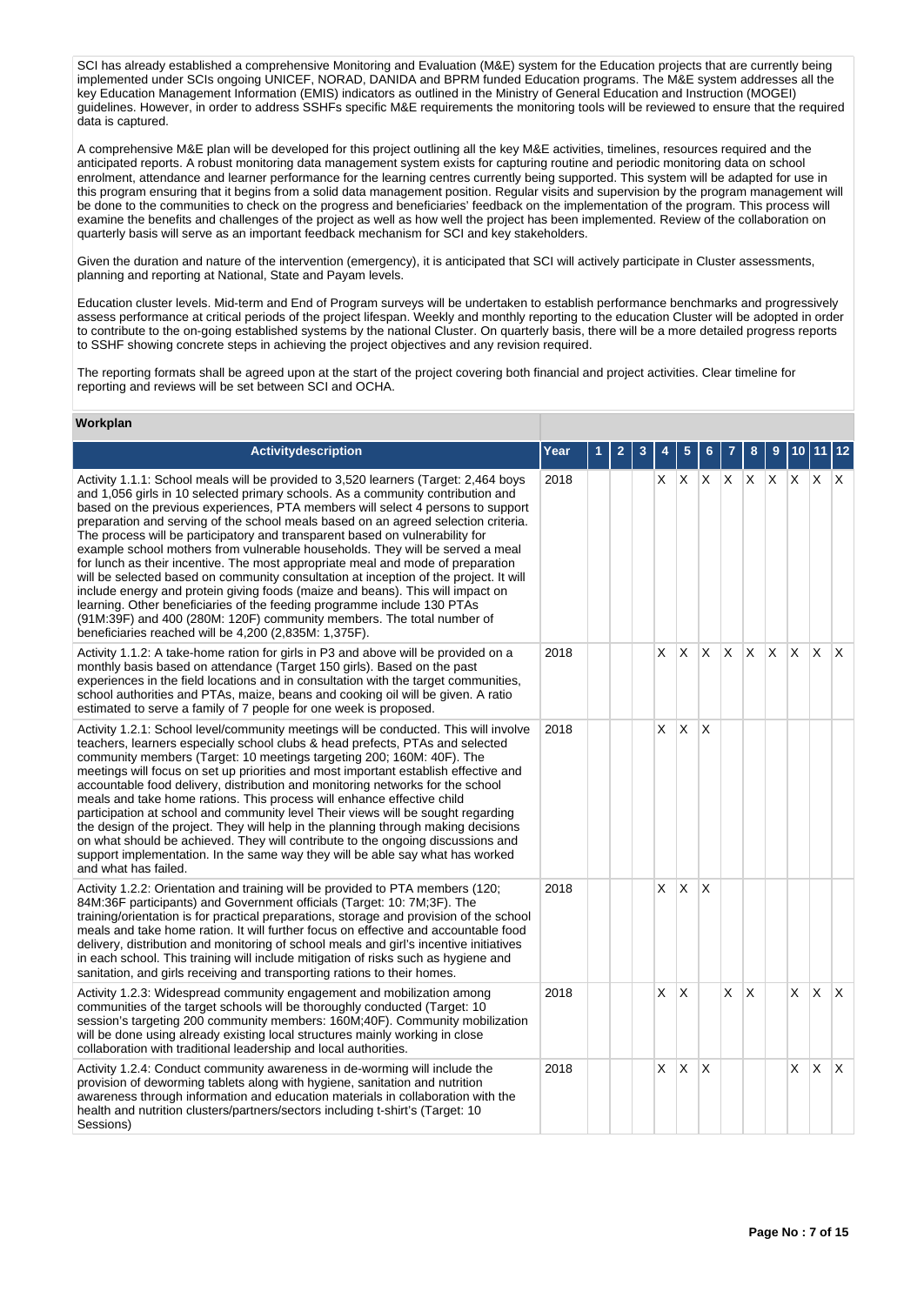| Activity 1.2.5: Hold meetings with stakeholders on modalities of integrating existing<br>UNICEF education funded interventions (EiE) currently implemented in the same<br>school locations (Target: 10 Meetings). In all the 10 selected schools,<br>implementation of EiE activities funded under UNCEF PCA is ongoing. This will<br>complement this school feeding programme in to order to achieve the overall<br>objectives of the project. The stakeholders will be consulted, oriented and<br>supported to enhance this link and synergy during the overall project period. This<br>process will ensure that the funds allocated shall be complementary to, and not<br>duplicative of, resources available from UNICEF funding stream. In this way, the<br>project will be compliant and will contribute to the SSHF 2018 strategy allocation<br>priorities and needs in two locations of Jonglei (Akobo West) and Lakes (Rumbek<br>Centre). This inter-sector synergies and integrated programming, as well as<br>regarding protection, gender and accountability to affected populations will promote<br>quality programming of the project. | 2018 |  |  | X | X |  |  |  |  |  |  |
|------------------------------------------------------------------------------------------------------------------------------------------------------------------------------------------------------------------------------------------------------------------------------------------------------------------------------------------------------------------------------------------------------------------------------------------------------------------------------------------------------------------------------------------------------------------------------------------------------------------------------------------------------------------------------------------------------------------------------------------------------------------------------------------------------------------------------------------------------------------------------------------------------------------------------------------------------------------------------------------------------------------------------------------------------------------------------------------------------------------------------------------------------|------|--|--|---|---|--|--|--|--|--|--|
|------------------------------------------------------------------------------------------------------------------------------------------------------------------------------------------------------------------------------------------------------------------------------------------------------------------------------------------------------------------------------------------------------------------------------------------------------------------------------------------------------------------------------------------------------------------------------------------------------------------------------------------------------------------------------------------------------------------------------------------------------------------------------------------------------------------------------------------------------------------------------------------------------------------------------------------------------------------------------------------------------------------------------------------------------------------------------------------------------------------------------------------------------|------|--|--|---|---|--|--|--|--|--|--|

# **OTHER INFO**

# **Accountability to Affected Populations**

SCI has its own accountability systems, founded on Humanitarian Accountability Partnership Standards on accountability and quality management, and Inter-Agency Standing Committee (IASC) recommended principles and values. For this project, SCI will conduct community sensitization and information sharing sessions on project activities with girls, boys, women and men, together with community and government leaders at the onset of implementation. This will ensure communities are well informed about the project and to receive feedback from beneficiaries and communities.

SCI will seek and consider the views of beneficiaries and community members throughout the project to ensure that their feedback and complaints are addressed in an effective and timely manner.

SCI will utilize its established complaint response mechanism (CRM) with two components of beneficiary complaint/feedback collection mechanism and complaint handling and response mechanism. In principle, the project will focus on addressing Commitments to Accountability to Affected Populations (CAAP).

Views and feedback will be collected from the community beneficiaries, school authorities, teachers and children from the start (design) of the intervention. The PTA and school authorities will take lead in school governance and school feeding activities. SCI will be transparent in all operations while involving the local authorities running all the project activities (planning, implementation, monitoring and reporting). The PTAs/SMCs together with Head teachers will be involved in monthly review actions to assess the progress in terms of challenges and prospects that will inform the action to be taken. This will be done through review sessions. Roles and responsibilities will be outlined clearly as a strategy and clear working framework to avoid conflicts and provide a framework where accountability can be discussed between SCI and the affected population.

All stakeholders will be involved in all assessments including assessment among IDPs, host community and other interest groups. In essence, SCI will approach the principle of participation from equity perspective and advocate for equal participations of different groups.

Based on the cluster framework, the project will put in place and implement and monitoring and reporting system, progress, best practices and lessons learned will be presented in cluster meetings based on the 5 Ws formats modified by the cluster.

# **Implementation Plan**

SCI will implement this response through its existing South Sudan CO and Field Office structures. This project will be implemented through integration of existing program in the target counties and complimentary with ongoing Education programmes. At the national level, both operation and technical specialists will oversee the project in a coordinated way and provide the required level of technical backup to ensure quality and timely implementation of the project by organizing field visits and remote assistance where due necessary. At the field level SCI will also coordinate with the state and county government of Jonglei and Lakes, as well as beneficiaries and support their lead during the implementation of program activities. The Logistics, Awards teams at Country Office level will scale up functions to accommodate management of this grant. The MEAL at CO and field levels will oversee the monitoring and reporting of the project.

Procurement processes will be initiated and completed within the eligibility period. Clear segregation of duties will be documented and adhered to at each level in order to ensure, as a minimum, that the procurement, receiving and payments are separated and not conducted by a single person. A procurement plan with lead times has been developed and herein attached as annex to this proposal. The transit storage warehouse at Juba will be available with excessive space to receive, maintain, and dispatch all the procured materials in good time to all locations. Similarly, storage points with reasonable space are available at all field locations. Air transport will be used to transport the food items to Akobo while road travel will be used for materials being delivered to Rumbek.

SCI owns vehicles operational at the country and field offices. They will be used for operations by the respective staff. Mobile phone service will be available and other mod of communications such as internet, satellite phones, and radio systems are functional at all locations.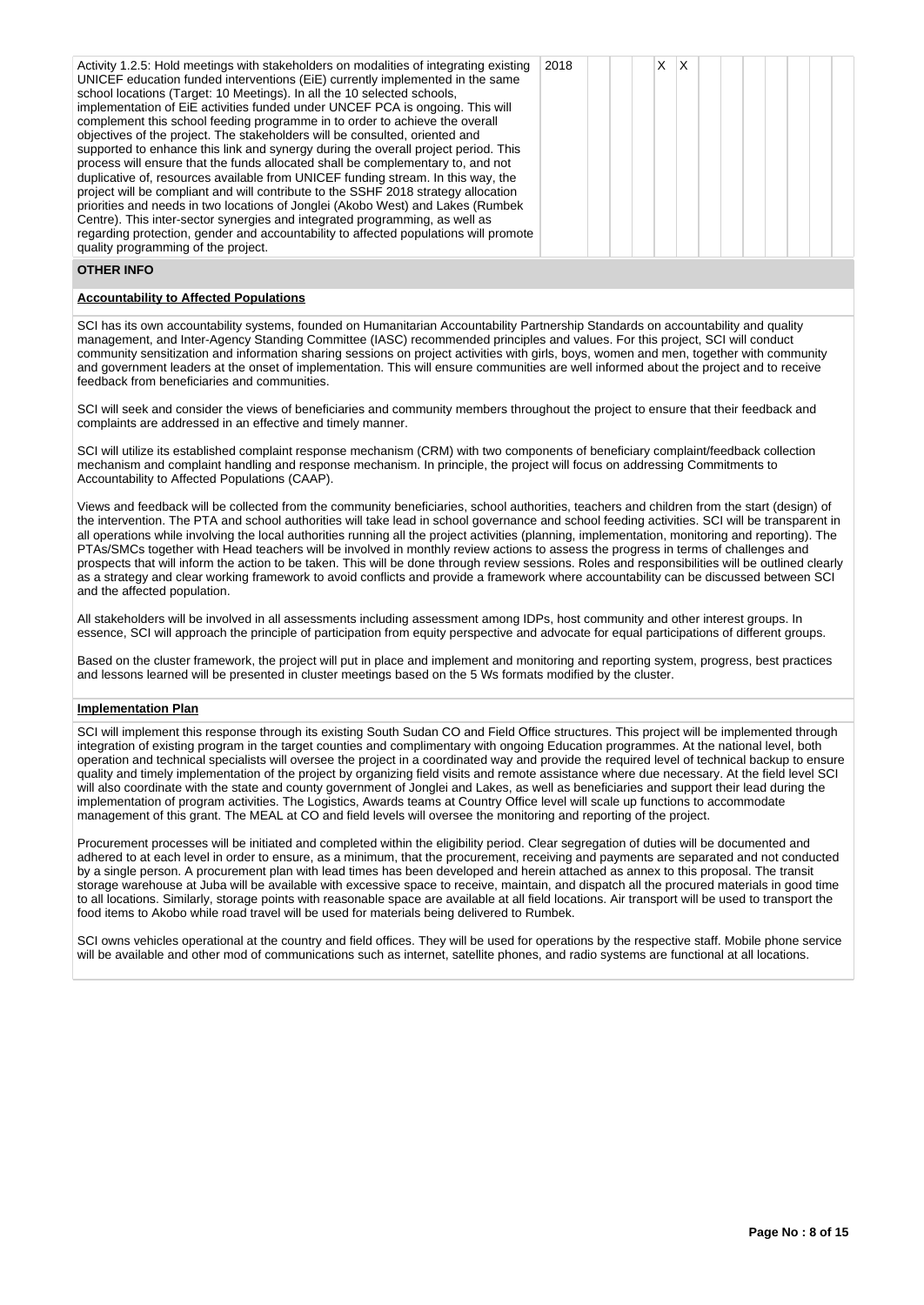| Coordination with other Organizations in proiect area |  |  |  |  |  |
|-------------------------------------------------------|--|--|--|--|--|
|                                                       |  |  |  |  |  |

| Name of the organization                                                                                                                                                           | Areas/activities of collaboration and rationale                                                                                                                                                                                                                                                                                                                                                                                                                                                                                                                                                                                                                                                                                                                                                                                                                                                                                                                                                                                                                                                                                                                                                                                                                                                                                                                                                                                                                                                                                                                                                                                                                                                                                                                                                                                                                                                                                                     |
|------------------------------------------------------------------------------------------------------------------------------------------------------------------------------------|-----------------------------------------------------------------------------------------------------------------------------------------------------------------------------------------------------------------------------------------------------------------------------------------------------------------------------------------------------------------------------------------------------------------------------------------------------------------------------------------------------------------------------------------------------------------------------------------------------------------------------------------------------------------------------------------------------------------------------------------------------------------------------------------------------------------------------------------------------------------------------------------------------------------------------------------------------------------------------------------------------------------------------------------------------------------------------------------------------------------------------------------------------------------------------------------------------------------------------------------------------------------------------------------------------------------------------------------------------------------------------------------------------------------------------------------------------------------------------------------------------------------------------------------------------------------------------------------------------------------------------------------------------------------------------------------------------------------------------------------------------------------------------------------------------------------------------------------------------------------------------------------------------------------------------------------------------|
| Ministry of Education (National & State levels), UNICEF, Education<br>Cluster; INGOs and NNGOs, WFP, School Authorities<br>(Headteachers/SMCs/PTAs), Local Communities and leaders | SCI will promote quality programming and best practices across the<br>humanitarian community, particularly in relation to gender, protection<br>and accountability to affected populations. Information and analysis<br>related to emerging needs will incorporate the perspectives of<br>affected people; include sex and age disaggregated data to allow for<br>nuanced, gender-sensitive response planning; and highlight<br>protection concerns so that they are addressed within response<br>plans, while ensuring that activities do not cause harm or expose<br>people to greater risk., SCI will work with the Ministry of Education<br>and the cluster to ensure smooth planning, implementation and<br>reporting of all activities. SCI will ensure building on each other's'<br>strengths, consistency in the relation to all stakeholders. The<br>interventions are integrated with EiE activities funded under UNICEF<br>in same locations. , SCI will continue to be active in the Education<br>cluster as Cluster Co-lead at the national and state level. Save the<br>Children will continue to coordinate closely with the following actors<br>in the targeted states to ensure coordinated activities and avoid<br>duplication: UNICEF, NRC, INTERSOS, Windle Trust, Oxfam, Plan<br>and Tear fund. It will include the current NNGOs majorly ACDF, Hold<br>the Child, Peace Corp South Sudan and DARD., All the 10 schools<br>selected have no current WFP intervention. The meal will be<br>provided on site (at school). Selection of project activities will be<br>done through participatory community based planning. Lessons<br>learned will build on planning, implementation and monitoring<br>exercised. Over the project period, selection of project activities will<br>be done through participatory community based planning. Lessons<br>learned will build on planning, implementation and monitoring<br>exercised. |
| <b>Environment Marker Of The Project</b>                                                                                                                                           |                                                                                                                                                                                                                                                                                                                                                                                                                                                                                                                                                                                                                                                                                                                                                                                                                                                                                                                                                                                                                                                                                                                                                                                                                                                                                                                                                                                                                                                                                                                                                                                                                                                                                                                                                                                                                                                                                                                                                     |

B+: Medium environmental impact with mitigation(sector guidance)

#### **Gender Marker Of The Project**

2a-The project is designed to contribute significantly to gender equality

# **Justify Chosen Gender Marker Code**

Gender Marker Code: 2a. The project is designed to contribute significantly to gender equality

Justify the chosen Gender Marker Code : Over the years, a number of gender analysis studies have been undertaken in South Sudan by humanitarian development agencies in liaison with respective clusters and local authorities. Key findings relate to gender dynamics, the level of sensitivity and providing context specific guidance and approaches for mainstreaming gender in South Sudan. According to the South Sudan HRP 2018, vulnerabilities take on different forms for men, women, boys, and girls. Women are vulnerable to illness, psychological distress, gender-based violence (GBV), and losing children either to death or the streets. Men are vulnerable to unemployment, physical insecurity, alcoholism, and crime. Girls are vulnerable to GBV, early forced marriage, and sex work. Boys are vulnerable if they drop out of school, mainly to drugs, alcohol, criminal activity, and forced recruitment into state and non-state armed groups. GBV is a great risk for girls and women and many householders try to protect girls by keeping them close to home. Negative coping mechanisms for women and girls may involve corporal punishment, early and forced marriage, alcoholism, engaging in female sex work, and committing suicide. Some men and boys cope negatively with stress with alcoholism, committing acts of GBV, joining armed groups, fighting, or stealing and taking drugs. Given these scenarios, the project is designed to contribute significantly to gender equality and therefore gender mainstreaming will be a key strategy during implementation. This will be done in a myriad of ways. Women are usually not involved in decision making. Consequently, the project will address this when conducting community based planning; ensuring marginalized groups participate in decision making. The Girls Incentive (take-home ration) component will target adolescent girls based on attendance in 10 selected schools in Jonglei and Lakes. Women struggle to source food for the family, and due to gender based roles, women and girls take responsibility for these functions. This school meal and take home rations will address food insecurity needs of the community while building their productive capacity as well.

During implementation, reference will be made on standard guidelines, policies and protocols for example IASC Guidelines for Integrating Gender-based Violence Interventions in Humanitarian Action. Gender sensitive physical learning environment including separate latrines and wash rooms. This standard is met by the all the selected schools. During the trainings, selection and training of female teachers and PTA members will be given particular attention. Community based discussion groups will take place focusing specifically on the need for girl children and learners to attend school. Training sessions will be structured to ensure adequate and efficient transfer of skills. The training shall be done in small groups and they shall be participatory with practical approaches that will include the illiterate and women.

School feeding will improve the nutrition of boys and girls, contributing to retention during severe food insecurity and ensure children don't drop out of school due to hunger. In turn, by ensuring children stay in safe learning spaces, this will contribute to decreased negative coping and protection risks including armed recruitment and early marriage. Under output 2, SC will adopt a gender sensitive approach to community sensitization and messaging, identifying the different needs and risks facing boys and girls and tailoring messages and engagement to these needs and risks.

# **Protection Mainstreaming**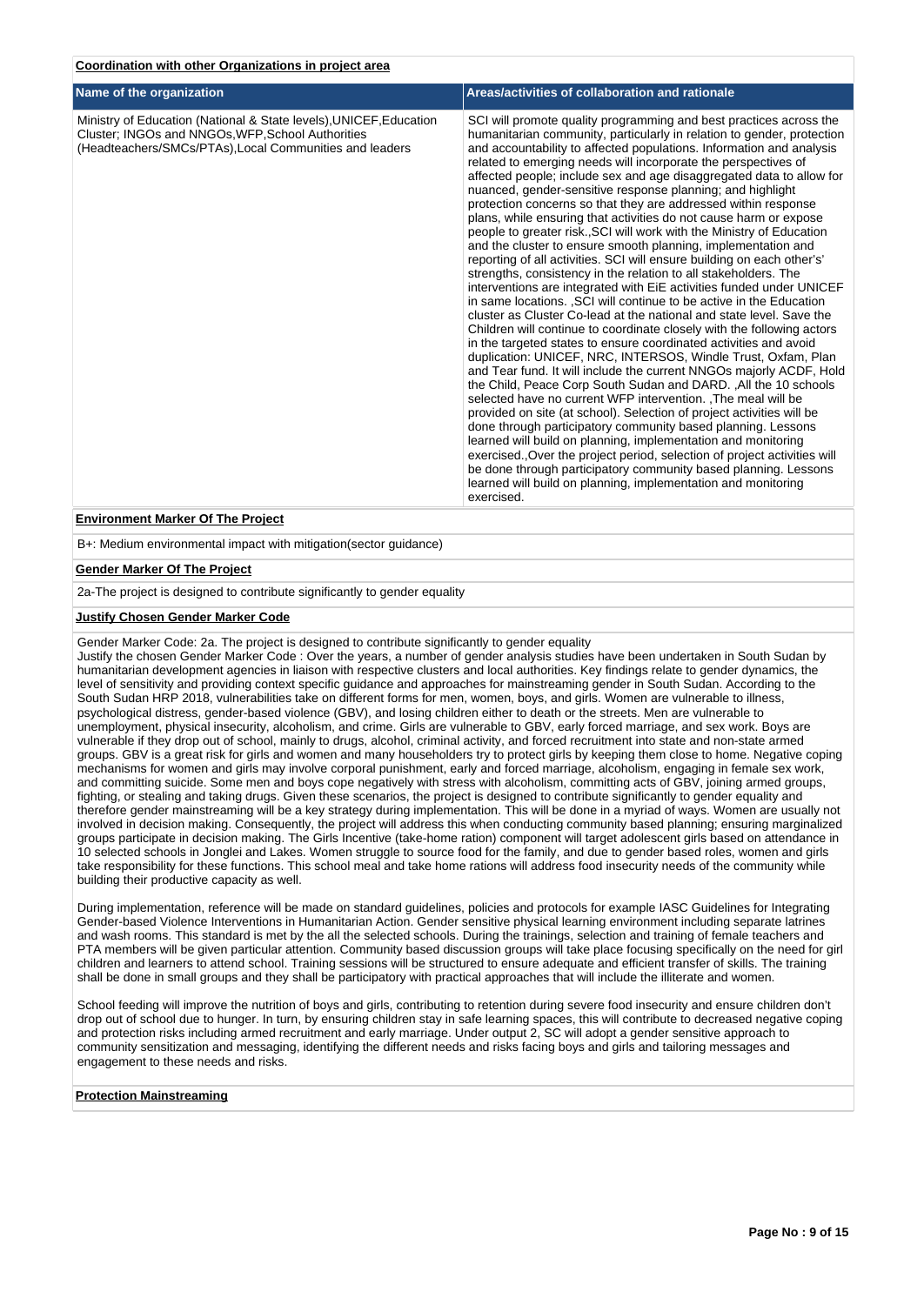While holding school and community level consultative meetings, awareness campaigns and risk assessments, protection needs and priorities will be identified. Protection violations taking place in the process will confidentially be documented and reported.

Parents will be support to reinforce positive methods for bringing up children including positive discipline practices. Working with PTA and respective communities, specific protection concerns will be addressed. This will include travel of learners to and from school especially the girls benefiting from the take home ration.

The schools will be supported to print and post rules against sexual harassment, exploitation, abuse and other forms of gender based violence.

Through the ongoing UNICEF funded EiE activities, teachers, school authorities and other personnel will be trained on psychosocial support and wellbeing. This will be cascaded to the learners through structured learning, use of child friendly methods, play/recreation, teaching life skills and referrals. The teachers will participate in enhancing positive classroom management while the communities will take a lead role in creating, sustaining and protecting the learning environment.

#### **Country Specific Information**

## **Safety and Security**

Ongoing fighting and surges of violence in new areas have forced people to flee their homes, many of them multiple times. Violence and rights violations continue unchecked and have become a persistent reality for civilians. Cross-cutting risk factors which have the potential to impact all or most of the activities envisioned under this program include two key considerations: the security situation and the weakened national economy. In addition to the risks following the context and background information, particular notice will be given to the spread of violence from the 'traditional conflict affected' states of Jonglei, Upper Nile, Unity, Eastern Equatoria and North Bar el Ghazal regions. This is manifesting itself into a much more asymmetrical warfare with blurred lines of affiliation, complex contradictory motivations and loose to non-existent command and control. In this locations targeted, already precarious food insecurity was compounded by the fighting. Killings, rapes, abductions and family separation were reported. Basic services infrastructure was damaged or destroyed.

# **Access**

SCI will continue to work with the cluster and other humanitarian agencies to ensure secure children's safe access to school feeding and protection despite an increasingly challenging environment. This is against the background that there a series of annual physical constraints caused by rains and poor road conditions, active armed conflict, restrictions of movements, attacks against humanitarians and assets, and bureaucratic impediments. SCI will undertake timely delivery of the food in all the locations and schools.

# **BUDGET**

| Code | <b>Budget Line Description</b>                                                                                                                                                                                                                                                                                                                                                                                                                                                                                                                                                                                                                                                                                                                                                                                                                                                                                                                                                                                              |   | $D / S$ Quantity | <b>Unit</b><br>cost    | <b>Duration</b><br>Recurran<br>ce | $\frac{9}{6}$<br>charged<br>to CHF | <b>Total Cost</b> |
|------|-----------------------------------------------------------------------------------------------------------------------------------------------------------------------------------------------------------------------------------------------------------------------------------------------------------------------------------------------------------------------------------------------------------------------------------------------------------------------------------------------------------------------------------------------------------------------------------------------------------------------------------------------------------------------------------------------------------------------------------------------------------------------------------------------------------------------------------------------------------------------------------------------------------------------------------------------------------------------------------------------------------------------------|---|------------------|------------------------|-----------------------------------|------------------------------------|-------------------|
|      | 1. Staff and Other Personnel Costs                                                                                                                                                                                                                                                                                                                                                                                                                                                                                                                                                                                                                                                                                                                                                                                                                                                                                                                                                                                          |   |                  |                        |                                   |                                    |                   |
| 1.1  | <b>Education in Emergencies Specialist</b>                                                                                                                                                                                                                                                                                                                                                                                                                                                                                                                                                                                                                                                                                                                                                                                                                                                                                                                                                                                  | D |                  | $1 \mid 7,423$<br>.00. | 6                                 | 15.00                              | 6,680.70          |
|      | International staff position. The Education EiE Specialist advises on technical aspects of program design, quality implementation<br>as per standard practices set by the cluster and monitoring of all Education interventions. \$7323 per month inclusive of salary<br>and fringe benefits. Budgeted for 6 months at 15% for a total of \$6590.70                                                                                                                                                                                                                                                                                                                                                                                                                                                                                                                                                                                                                                                                         |   |                  |                        |                                   |                                    |                   |
| 1.2  | <b>Head of MEAL</b>                                                                                                                                                                                                                                                                                                                                                                                                                                                                                                                                                                                                                                                                                                                                                                                                                                                                                                                                                                                                         | D |                  | 1 7,326<br>.00.        | 6                                 | 5.00                               | 2,197.80          |
|      | field team in collecting, analysis and reporting of progresses and completion of project implementation. Salary costs budgeted at<br>6% of \$7326 per month for a total cost of \$2637 for six months including fringe benefits.                                                                                                                                                                                                                                                                                                                                                                                                                                                                                                                                                                                                                                                                                                                                                                                            |   |                  |                        |                                   |                                    |                   |
| 1.3  | Director of Programmes                                                                                                                                                                                                                                                                                                                                                                                                                                                                                                                                                                                                                                                                                                                                                                                                                                                                                                                                                                                                      | D |                  | $1 \mid 7,927$<br>.00. | 6                                 | 6.00                               | 2,853.72          |
|      | International staff position: The PDQ Director is responsible for ensuring the quality implementation, meeting the expected results<br>of the project and advocacy based on evidences. Salary costs budgeted at 6% of \$10,248 per month for a total cost of \$3,689 for<br>six months including fringe benefits.                                                                                                                                                                                                                                                                                                                                                                                                                                                                                                                                                                                                                                                                                                           |   |                  |                        |                                   |                                    |                   |
| 1.4  | Director of Operations                                                                                                                                                                                                                                                                                                                                                                                                                                                                                                                                                                                                                                                                                                                                                                                                                                                                                                                                                                                                      | D | 1 <sup>1</sup>   | 10,24<br>7.00          | 6                                 | 5.00                               | 3,074.10          |
|      | International staff position: The PDQ Director is responsible for ensuring the quality implementation, meeting the expected results<br>of the project and advocacy based on evidences. Salary costs budgeted at 10% of \$7928 per month for a total cost of \$4,757 for<br>six months including fringe benefits.<br>International staff position: The PDQ Director is responsible for ensuring the quality implementation, meeting the expected results<br>of the project and advocacy based on evidences. Salary costs budgeted at 10% of \$7928 per month for a total cost of \$4,757 for<br>six months including fringe benefits.<br>International staff position: The Program Operations Director is responsible for the regular and smooth operations of the project<br>and supporting field team in addressing any operational challenges including security, logistics and partnership. Salary costs is<br>budgeted at 6% of \$7,828 per month for a total cost of \$2,378 for six months including fringe benefits. |   |                  |                        |                                   |                                    |                   |
| 1.5  | Programme Implementation                                                                                                                                                                                                                                                                                                                                                                                                                                                                                                                                                                                                                                                                                                                                                                                                                                                                                                                                                                                                    | D |                  | 2 7.271<br>.00         | 6                                 | 6.00                               | 5,235.12          |
|      | International staff position. Operations Manager holds overall accountability for smooth operations of the project, overseeing field<br>manager day to day supporting the field activities are well coordinated in reaching to the beneficiaries. Salary budgeted at 5% of<br>\$7271 per month for 6 months, for a total of \$4362 inclusive of fringe benefits.                                                                                                                                                                                                                                                                                                                                                                                                                                                                                                                                                                                                                                                            |   |                  |                        |                                   |                                    |                   |
| 1.6  | <b>Field Manager</b>                                                                                                                                                                                                                                                                                                                                                                                                                                                                                                                                                                                                                                                                                                                                                                                                                                                                                                                                                                                                        | D |                  | 2 5,164<br>.00.        | 6                                 | 5.00                               | 3,098.40          |
|      | International staff position. Operations Manager holds overall accountability for smooth operations of the project, overseeing field<br>manager day to day supporting the field activities are well coordinated in reaching to the beneficiaries. Salary budgeted at 5% of<br>\$7271 per month for 6 months, for a total of \$4362 inclusive of fringe benefits.                                                                                                                                                                                                                                                                                                                                                                                                                                                                                                                                                                                                                                                            |   |                  |                        |                                   |                                    |                   |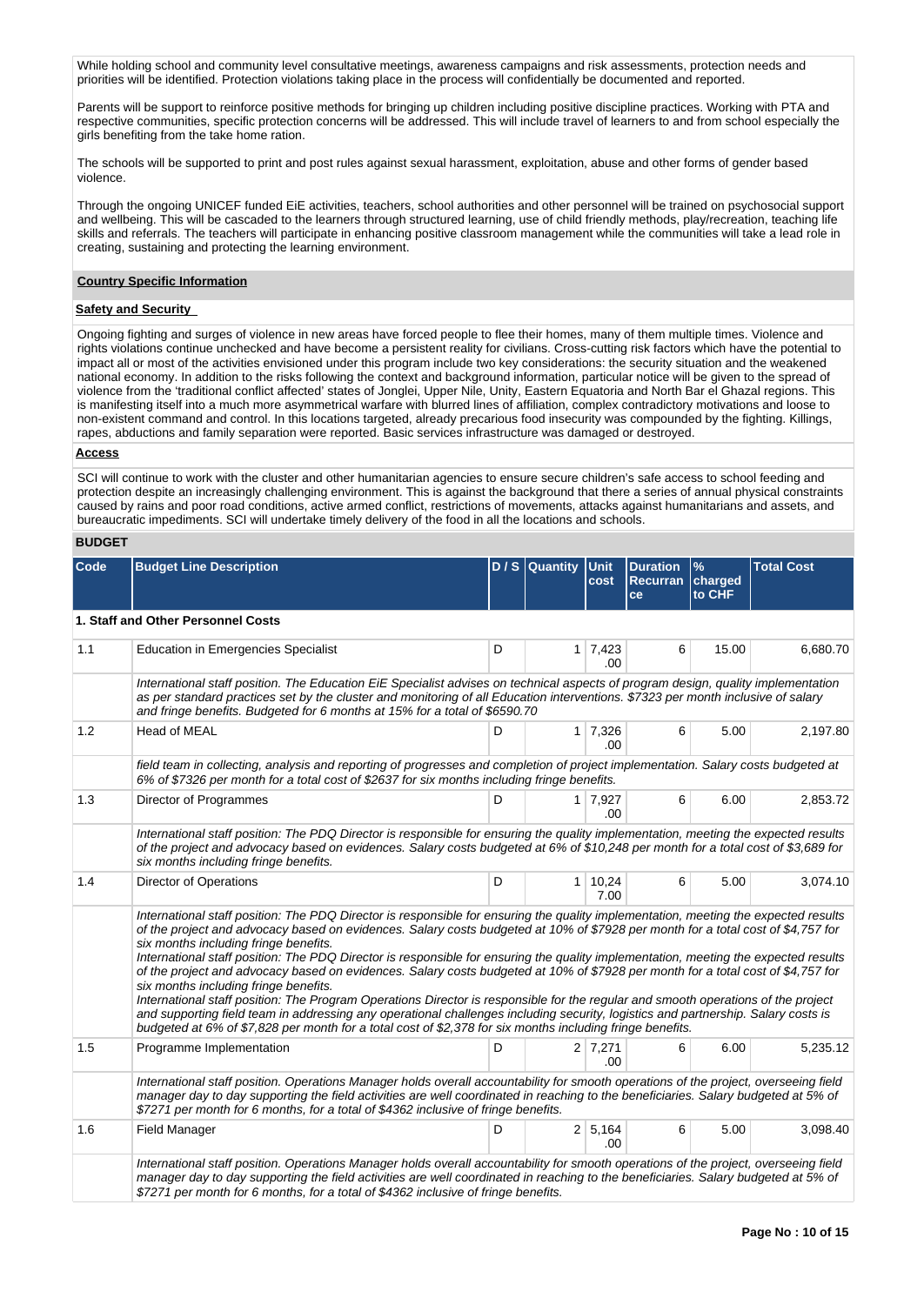| 1.7  | <b>Education Programme Manager</b>                                                                                                                                                                                                                                                                                                                                                                                            | D |                 | 1 5,164<br>.00         | 6   | 20.00  | 6,196.80  |
|------|-------------------------------------------------------------------------------------------------------------------------------------------------------------------------------------------------------------------------------------------------------------------------------------------------------------------------------------------------------------------------------------------------------------------------------|---|-----------------|------------------------|-----|--------|-----------|
|      | International staff position. Education Programme Manager is responsible for programme operations in the field and over<br>responsibility for smooth operations of the project, overseeing field manager day to day supporting the field activities are well<br>coordinated in reaching to the beneficiaries. Salary budgeted at 20% of \$7271 per month for 6 months, for a total of \$6196<br>inclusive of fringe benefits. |   |                 |                        |     |        |           |
| 1.8  | Assistant Programme Manager                                                                                                                                                                                                                                                                                                                                                                                                   | D |                 | $1 \ 2,050$<br>.00     | 6   | 10.00  | 1,230.00  |
|      | National staff position. The APM is responsible for management of resources, providing technical guidance, coordination and<br>monitoring of the project implementation at field level. Fully dedicated to this project budget at 40%, \$2050 per month for a total<br>of \$4920inclusive of fringe benefits.                                                                                                                 |   |                 |                        |     |        |           |
| 1.9  | <b>Education Officers</b>                                                                                                                                                                                                                                                                                                                                                                                                     | D |                 | $2 \mid 1,160$<br>.00. | 6   | 10.00  | 1,392.00  |
|      | National staff position. Two positions based in the field responsible for day to implementation of the project which include<br>community mobilization, targeting, beneficiaries registration; distribution, monitoring and utilization of inputs; and also technical<br>support to beneficiaries. These positions are fully dedicated to the project at 40 % with a salary of 1163 thus USD 5,582                            |   |                 |                        |     |        |           |
| 1.10 | <b>Assistant Education Officer</b>                                                                                                                                                                                                                                                                                                                                                                                            | D |                 | 1 776.0<br>0           | 6   | 10.00  | 465.60    |
|      | National staff position. Two positions based in the field responsible for day to implementation of the project which include<br>community mobilization, targeting, beneficiaries registration; distribution, monitoring and utilization of inputs; and also technical<br>support to beneficiaries. These positions are fully dedicated to the project at 40 % with a salary of 1163 thus USD 3734                             |   |                 |                        |     |        |           |
| 1.11 | <b>MEAL Officers</b>                                                                                                                                                                                                                                                                                                                                                                                                          | D |                 | $2 \mid 1,162$<br>.00  | 6   | 20.00  | 2,788.80  |
|      | project. This position will collect and analyze data for feedback into program design and implementatoin and for project reporting.<br>This position dedicates 40% to the project and is based at field level with regular travel to project sites. Budgeted at 30% of<br>&1163 per month for a total of \$2791 for six months inclusive of fringe benefits.                                                                  |   |                 |                        |     |        |           |
| 1.12 | Asistant Programme Managers                                                                                                                                                                                                                                                                                                                                                                                                   | D |                 | $1 \quad 2,050$<br>.00 | 6   | 11.00  | 1,353.00  |
|      | National staff position. The APM is responsible for management of resources, providing technical guidance, coordination and<br>monitoring of the project implementation at field level. Fully dedicated to this project budget at 40%, \$2050 per month for a total<br>of \$4920inclusive of fringe benefits.                                                                                                                 |   |                 |                        |     |        |           |
| 1.13 | <b>Education Officers</b>                                                                                                                                                                                                                                                                                                                                                                                                     | D |                 | $3 \mid 1,162$<br>.00  | 6   | 11.00  | 2,300.76  |
|      | National staff position. Two positions based in the field responsible for day to implementation of the project which include<br>community mobilization, targeting, beneficiaries registration; distribution, monitoring and utilization of inputs; and also technical<br>support to beneficiaries. These positions are fully dedicated to the project at 40 % with a salary of 1163 thus USD 5,582                            |   |                 |                        |     |        |           |
| 1.14 | <b>Assistant Education Officer</b>                                                                                                                                                                                                                                                                                                                                                                                            | D |                 | 1 776.0<br>0           | 6   | 100.00 | 4,656.00  |
|      | National staff position. Two positions based in the field responsible for day to implementation of the project which include<br>community mobilization, targeting, beneficiaries registration; distribution, monitoring and utilization of inputs; and also technical<br>support to beneficiaries. These positions are fully dedicated to the project at 40 % with a salary of 1163 thus USD 3734                             |   |                 |                        |     |        |           |
|      | <b>Section Total</b>                                                                                                                                                                                                                                                                                                                                                                                                          |   |                 |                        |     |        | 43,522.80 |
|      | 2. Supplies, Commodities, Materials                                                                                                                                                                                                                                                                                                                                                                                           |   |                 |                        |     |        |           |
| 2.1  | sufurias (200 ltr) with handles and lid                                                                                                                                                                                                                                                                                                                                                                                       | D | 10 <sup>1</sup> | 100.0<br>0             | 1   | 100.00 | 1,000.00  |
|      | 1 sufina per school at a cost of USD 25                                                                                                                                                                                                                                                                                                                                                                                       |   |                 |                        |     |        |           |
| 2.2  | basins (100 ltr)                                                                                                                                                                                                                                                                                                                                                                                                              | D |                 | 10 25.00               | 1   | 100.00 | 250.00    |
|      | 1 basin per school at the cost of USD each                                                                                                                                                                                                                                                                                                                                                                                    |   |                 |                        |     |        |           |
| 2.3  | Plastic drums (200 ltr)                                                                                                                                                                                                                                                                                                                                                                                                       | D |                 | 10 25.00               | 1   | 100.00 | 250.00    |
|      | 1 plastic drum per school at the cost of USD 25 per drum                                                                                                                                                                                                                                                                                                                                                                      |   |                 |                        |     |        |           |
| 2.4  | cooking sticks (big size)                                                                                                                                                                                                                                                                                                                                                                                                     | D | 10              | 5.00                   | 1   | 100.00 | 50.00     |
|      | 1 cooking stick per school at he cost of USD 5 each                                                                                                                                                                                                                                                                                                                                                                           |   |                 |                        |     |        |           |
| 2.5  | plates (Plastic)                                                                                                                                                                                                                                                                                                                                                                                                              | D | 2000            | 0.50                   | 1   | 100.00 | 1,000.00  |
|      | 200 plates per school at the rate of USD 1 per plate                                                                                                                                                                                                                                                                                                                                                                          |   |                 |                        |     |        |           |
| 2.6  | Jugs (Plastic)                                                                                                                                                                                                                                                                                                                                                                                                                | D | 20              | 5.00                   | 1   | 100.00 | 100.00    |
|      | 2 jugs per school at the rate of USD 5 per Jug                                                                                                                                                                                                                                                                                                                                                                                |   |                 |                        |     |        |           |
| 2.7  | Maize                                                                                                                                                                                                                                                                                                                                                                                                                         | D | 4.6             | 100.0<br>0             | 150 | 100.00 | 69,000.00 |
|      | 6 bags will be bought per day to serve all target learners per day for 163 days. Each bag is USD 100.                                                                                                                                                                                                                                                                                                                         |   |                 |                        |     |        |           |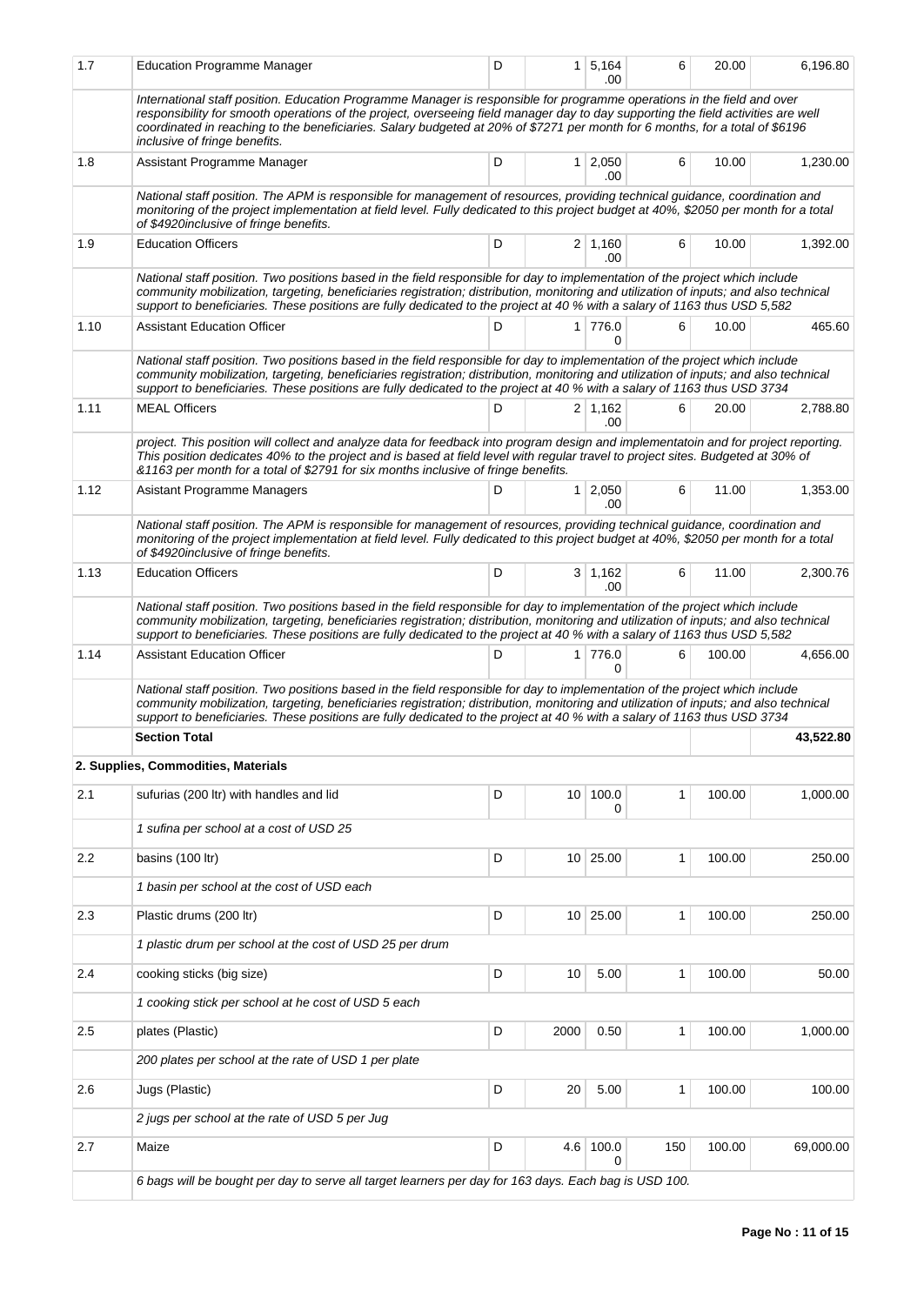| 2.8          | Beans                                                                                                                                                                                                                                                                                                          | D         |                 | $2.6$ 100.0          | 150 | 100.00 | 39,000.00  |
|--------------|----------------------------------------------------------------------------------------------------------------------------------------------------------------------------------------------------------------------------------------------------------------------------------------------------------------|-----------|-----------------|----------------------|-----|--------|------------|
|              | 4 bags will be bought per day to serve all target learners per day for 163 days. Each bag is USD 100.                                                                                                                                                                                                          |           |                 |                      |     |        |            |
| 2.9          | Cooking Oil (20 litres)                                                                                                                                                                                                                                                                                        | D         | 2               | 2.50                 | 150 | 100.00 | 750.00     |
|              | 2 litres of cooking oil will be used on a daily basis in all the 10 schools. Each litre is USD 3                                                                                                                                                                                                               |           |                 |                      |     |        |            |
| 2.10         | Salt (1 kgs)                                                                                                                                                                                                                                                                                                   | D         | 2               | 1.00                 | 150 | 100.00 | 300.00     |
|              | 2 kgs of salt will be used daily in all the 10 schools per day. Each kilogram costs USD 1                                                                                                                                                                                                                      |           |                 |                      |     |        |            |
| 2.11         | Matchboxes                                                                                                                                                                                                                                                                                                     | D         | 2               | 1.00                 | 20  | 100.00 | 40.00      |
|              | 2 boxes will be bought for each school. The cost is USD 20 per box.                                                                                                                                                                                                                                            |           |                 |                      |     |        |            |
| 2.12         | Steel Wool                                                                                                                                                                                                                                                                                                     | D         | 2               | 5.00                 | 10  | 100.00 | 100.00     |
|              | 2 pieces of Steel wool used for cleaning will be bought for each school at the rate of USD 5 each                                                                                                                                                                                                              |           |                 |                      |     |        |            |
| 2.13         | Powder soap (50kgs)                                                                                                                                                                                                                                                                                            | D         |                 | 2 40.00              | 20  | 100.00 | 1,600.00   |
|              | 6 pieces of powder soap will be bought for each school over the period at the cost of USD 20 each                                                                                                                                                                                                              |           |                 |                      |     |        |            |
| 2.14         | Rehabiltation of the kitchens                                                                                                                                                                                                                                                                                  | D         | 10 <sup>1</sup> | 200.0                | 1   | 100.00 | 2,000.00   |
|              | All 10 kichens will be rehabilitated at a cost of USD200 each.                                                                                                                                                                                                                                                 |           |                 | 0                    |     |        |            |
| 2.15         | School level/community meetings will be conducted. This will                                                                                                                                                                                                                                                   | D         | 10 <sup>1</sup> | 200.0                | 1   | 100.00 | 2,000.00   |
|              | involve teachers, learners, PTAs and selected community<br>members (Target: 10 meetings targeting 200; 140M: 60F).                                                                                                                                                                                             |           |                 | 0                    |     |        |            |
|              | 10 meetings will be held. A cost of USD200 will be spent on refreshers per meeting.                                                                                                                                                                                                                            |           |                 |                      |     |        |            |
| 2.16         | Orientation and training will be provided to PTA members (120;<br>84M:36F participants) and Government officials (Target: 10:<br>7M;3F).                                                                                                                                                                       | D         |                 | 130 13.85            | 1   | 100.00 | 1,800.50   |
|              | 120 participants will be trained at the rate of USD 25 per participant                                                                                                                                                                                                                                         |           |                 |                      |     |        |            |
| 2.17         | Widespread community engagement and mobilization among<br>communities of the target schools will be thoroughly conducted<br>(Target: 10 session's targeting 200 community members:<br>140M;60F).                                                                                                               | D         | 10 <sup>1</sup> | 150.0<br>0           | 1   | 100.00 | 1,500.00   |
|              | 10 community meetings will be held. A cost of USD150 will be spent on refreshments per meeting. This cost will include printing<br>tshirts.                                                                                                                                                                    |           |                 |                      |     |        |            |
| 2.18         | Conduct community awareness in de-worming will include<br>deworming tablets along with hygiene, sanitation and nutrition<br>awareness through information and education materials in<br>collaboration with the health and nutrition<br>clusters/partners/sectors including t-shirt's (Target: 10)<br>Sessions) | D         |                 | 10 70.00             | 3   | 100.00 | 2,100.00   |
|              | 10 awareness campaign's will be carried out at a cost of USD100                                                                                                                                                                                                                                                |           |                 |                      |     |        |            |
| 2.19         | Hold meetings Integrating existing UNICEF education funded<br>interventions (EiE) currently implemented in the same school<br>locations (Target: 10 Meetings).                                                                                                                                                 | D         | 10 <sup>1</sup> | 170.0                | 1   | 100.00 | 1,700.00   |
|              | 10 meetings will be held at a cost of USD200 per meeting                                                                                                                                                                                                                                                       |           |                 |                      |     |        |            |
|              | <b>Section Total</b>                                                                                                                                                                                                                                                                                           |           |                 |                      |     |        | 124,540.50 |
| 3. Equipment |                                                                                                                                                                                                                                                                                                                |           |                 |                      |     |        |            |
| <b>NA</b>    | <b>NA</b>                                                                                                                                                                                                                                                                                                      | <b>NA</b> | 0               | 0.00                 | 0   | 0      | 0.00       |
|              | ΝA                                                                                                                                                                                                                                                                                                             |           |                 |                      |     |        |            |
|              | <b>Section Total</b>                                                                                                                                                                                                                                                                                           |           |                 |                      |     |        | 0.00       |
|              | <b>4. Contractual Services</b>                                                                                                                                                                                                                                                                                 |           |                 |                      |     |        |            |
| 4.1          | Storage and transportation of materials                                                                                                                                                                                                                                                                        | S         | 1 <sup>1</sup>  | 999.2<br>6           | 1   | 100.00 | 999.26     |
|              | Movement of items at a rate of USD1000                                                                                                                                                                                                                                                                         |           |                 |                      |     |        |            |
| 4.2          | Freight for programme supplies                                                                                                                                                                                                                                                                                 | S         |                 | $1 \overline{7,000}$ | 1   | 100.00 | 7,000.00   |
|              | 1 charter flights for transportation of food and other items to Akobo at the rate of USD 7000 per charter.                                                                                                                                                                                                     |           |                 | .00                  |     |        |            |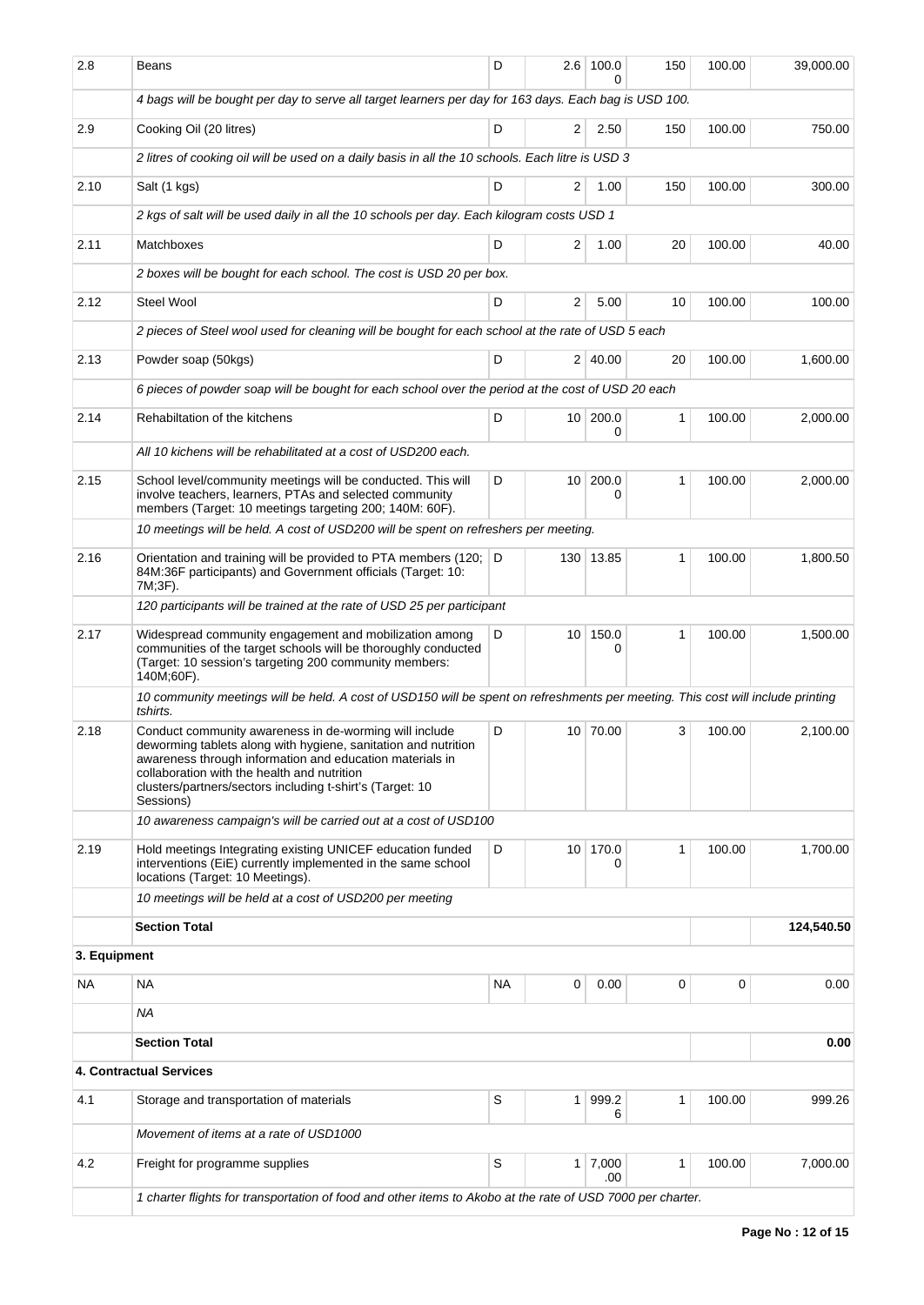| 4.3       | Road transportation                                                                                                                                                                                                                                                                                                                                                                                                                                                                                                                                                                                                                                   | S         | 1              | 1,000<br>.00                | 1            | 100.00 | 1,000.00  |
|-----------|-------------------------------------------------------------------------------------------------------------------------------------------------------------------------------------------------------------------------------------------------------------------------------------------------------------------------------------------------------------------------------------------------------------------------------------------------------------------------------------------------------------------------------------------------------------------------------------------------------------------------------------------------------|-----------|----------------|-----------------------------|--------------|--------|-----------|
|           | Movement of items at a rate of USD 1000                                                                                                                                                                                                                                                                                                                                                                                                                                                                                                                                                                                                               |           |                |                             |              |        |           |
| 4.4       | Storage and transportation of materials                                                                                                                                                                                                                                                                                                                                                                                                                                                                                                                                                                                                               | S         |                | $1 \mid 1,000$<br>.00       | 1            | 100.00 | 1,000.00  |
|           | Movement of items at a rate of USD 1000                                                                                                                                                                                                                                                                                                                                                                                                                                                                                                                                                                                                               |           |                |                             |              |        |           |
| 4.5       | Freight for programme supplies                                                                                                                                                                                                                                                                                                                                                                                                                                                                                                                                                                                                                        | S         |                | $1 \mid 7,000$<br>.00       | $\mathbf{1}$ | 100.00 | 7,000.00  |
|           | 1 charter flights for transportation of food and other items to Akobo at the rate of USD 7000 per charter.                                                                                                                                                                                                                                                                                                                                                                                                                                                                                                                                            |           |                |                             |              |        |           |
| 4.6       | Road tarnsport                                                                                                                                                                                                                                                                                                                                                                                                                                                                                                                                                                                                                                        | S         |                | $1 \mid 1,400$<br>.00       | $\mathbf{1}$ | 100.00 | 1,400.00  |
|           | Road transport to Rumbek will be facilitated at a cost of USD 1498                                                                                                                                                                                                                                                                                                                                                                                                                                                                                                                                                                                    |           |                |                             |              |        |           |
| 4.7       | <b>Field Direct Costs</b>                                                                                                                                                                                                                                                                                                                                                                                                                                                                                                                                                                                                                             | D         |                | 2 6,794<br>.00              | 6            | 8.00   | 6,522.24  |
|           | Office direct costs at the rate of USD 1467 per month                                                                                                                                                                                                                                                                                                                                                                                                                                                                                                                                                                                                 |           |                |                             |              |        |           |
|           | <b>Section Total</b>                                                                                                                                                                                                                                                                                                                                                                                                                                                                                                                                                                                                                                  |           |                |                             |              |        | 24,921.50 |
| 5. Travel |                                                                                                                                                                                                                                                                                                                                                                                                                                                                                                                                                                                                                                                       |           |                |                             |              |        |           |
| 5.1       | Project staff flights and accomodation (field-Juba-field)                                                                                                                                                                                                                                                                                                                                                                                                                                                                                                                                                                                             | S         | 1 <sup>1</sup> | 2,000<br>.00                | 1            | 100.00 | 2,000.00  |
|           | I staff tickets for 4 flights @ USD 500 per flight                                                                                                                                                                                                                                                                                                                                                                                                                                                                                                                                                                                                    |           |                |                             |              |        |           |
| 5.2       | Project staff flights and accomodation (field-Juba-field)                                                                                                                                                                                                                                                                                                                                                                                                                                                                                                                                                                                             | S         | 1 <sup>1</sup> | 2,000<br>.00                | 1            | 100.00 | 2,000.00  |
|           | I staff tickets for 4 flights @ USD 500 per flight                                                                                                                                                                                                                                                                                                                                                                                                                                                                                                                                                                                                    |           |                |                             |              |        |           |
| 5.3       | Field direct Program support cost-vehicle & transport cost                                                                                                                                                                                                                                                                                                                                                                                                                                                                                                                                                                                            | S         |                | $5 \mid 3,220$<br>.00       | 6            | 6.00   | 5,796.00  |
|           | 5 Vehicles at the field level supported with fuel. 6% of the total costs amounting to USD 5,796.                                                                                                                                                                                                                                                                                                                                                                                                                                                                                                                                                      |           |                |                             |              |        |           |
|           | <b>Section Total</b>                                                                                                                                                                                                                                                                                                                                                                                                                                                                                                                                                                                                                                  |           |                |                             |              |        | 9,796.00  |
|           | 6. Transfers and Grants to Counterparts                                                                                                                                                                                                                                                                                                                                                                                                                                                                                                                                                                                                               |           |                |                             |              |        |           |
| ΝA        | <b>NA</b>                                                                                                                                                                                                                                                                                                                                                                                                                                                                                                                                                                                                                                             | <b>NA</b> | 0              | 0.00                        | 0            | 0      | 0.00      |
|           | ΝA                                                                                                                                                                                                                                                                                                                                                                                                                                                                                                                                                                                                                                                    |           |                |                             |              |        |           |
|           | <b>Section Total</b>                                                                                                                                                                                                                                                                                                                                                                                                                                                                                                                                                                                                                                  |           |                |                             |              |        | 0.00      |
|           | 7. General Operating and Other Direct Costs                                                                                                                                                                                                                                                                                                                                                                                                                                                                                                                                                                                                           |           |                |                             |              |        |           |
| 7.1       | <b>MEAL</b> activties                                                                                                                                                                                                                                                                                                                                                                                                                                                                                                                                                                                                                                 | D         | 1 <sup>1</sup> | 1,193<br>.44                | $\mathbf{1}$ | 100.00 | 1.193.44  |
|           | Meal officers will manage all MEAL activities for the project. A sum of USD 1000 is budget for the whole period. It will be<br>integrated with other MEAL activities funded from other sources such UNICEF.                                                                                                                                                                                                                                                                                                                                                                                                                                           |           |                |                             |              |        |           |
| 7.2       | Country shared Juba                                                                                                                                                                                                                                                                                                                                                                                                                                                                                                                                                                                                                                   | D         |                | $1 \mid 82,21 \mid$<br>5.00 | 6            | 3.89   | 19,188.98 |
|           | [\$19,188.98] is budgeted over the life of the award for international staffs' salary costs. Costs in this category include fringe<br>benefits and allowances for international staff in accordance with our human resources policy. International staff include country<br>management, human resources, administration, finance, supply chain and security. These activities and associated costs are<br>essential to guarantee that programs run efficiently and in compliance with best practices, donor and national requirements and<br>regulations. During implementation, staff record their time based on actual time spent on each activity. |           |                |                             |              |        |           |
| 7.3       | Country shared costs-National                                                                                                                                                                                                                                                                                                                                                                                                                                                                                                                                                                                                                         | D         |                | $1 \, 89,46$<br>0.00        | 6            | 4.94   | 26,515.94 |
|           | [\$26515] is budgeted over the life of the award for national staffs' salary costs. Costs in this category include fringe benefits for<br>national staff in accordance with our human resources policy and local labor laws. National staff include human resources,<br>administration, finance, office management, logistics and security. These activities and associated costs are essential to<br>guarantee that programs run efficiently and in compliance with best practices, donor and national requirements and regulations.<br>During implementation, staff record their time based on actual time spent on each activity.                  |           |                |                             |              |        |           |
| 7.4       | Country shared costs-Premises                                                                                                                                                                                                                                                                                                                                                                                                                                                                                                                                                                                                                         | D         | 1 <sup>1</sup> | 35,12<br>7.00               | 6            | 2.77   | 5,838.11  |
|           | [\$5838.11] is budgeted over the life of the award for operations and running costs of our office premises. Individual costs in this<br>category include rent, electricity, water, security, maintenance, cleaning services and supplies and office supplies and<br>consumables.                                                                                                                                                                                                                                                                                                                                                                      |           |                |                             |              |        |           |
| 7.5       | Country shared costs-Travel                                                                                                                                                                                                                                                                                                                                                                                                                                                                                                                                                                                                                           | D         |                | 1   80,90<br>0.00           | 6            | 0.48   | 2,329.92  |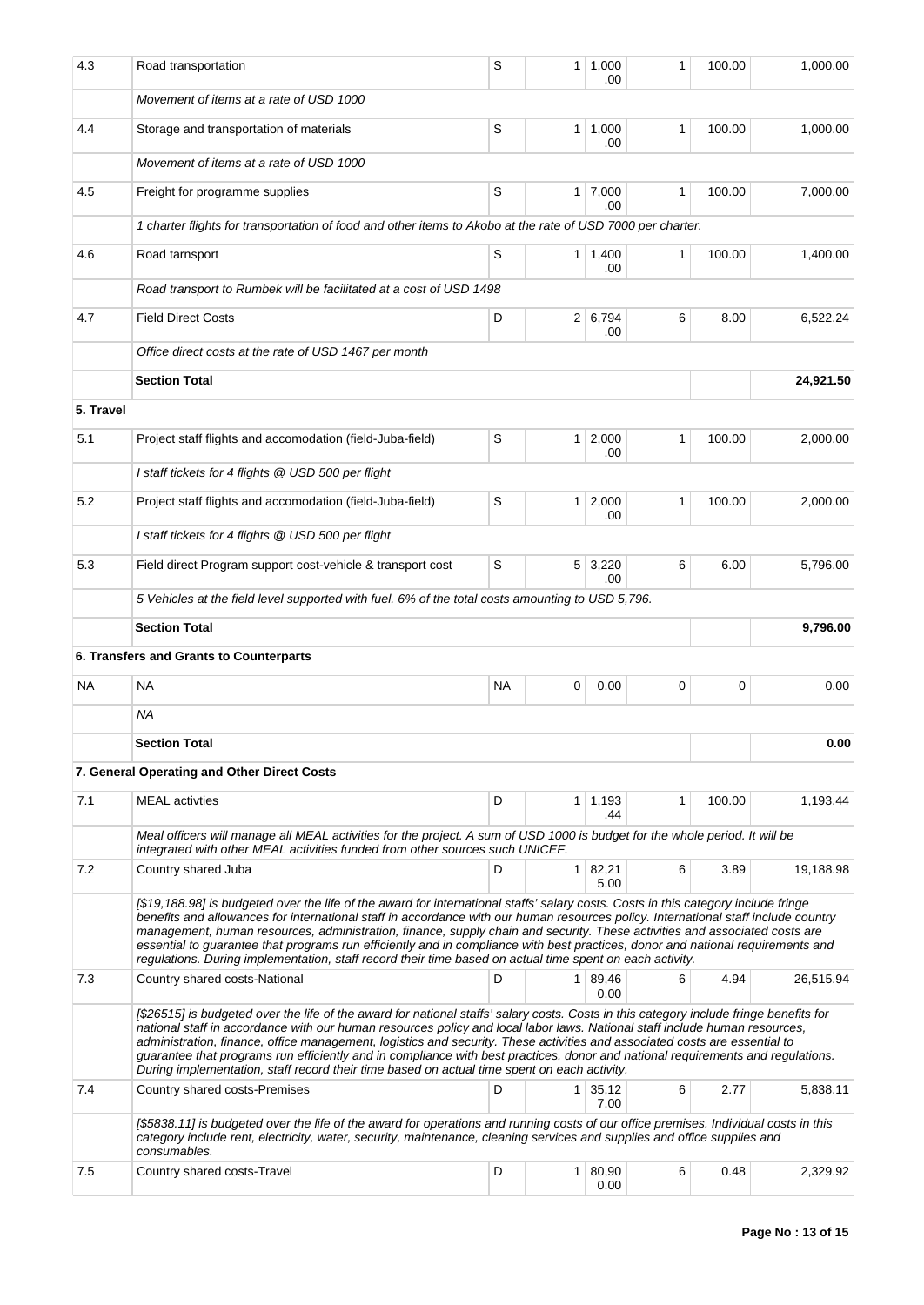|                             | Field Office shared cost: This will cover travel, lodging and per diem for Field Office support staff. Budgeted 0.48% of 80,900 per<br>month.                                                                   |   |   |               |   |      |            |  |  |  |
|-----------------------------|-----------------------------------------------------------------------------------------------------------------------------------------------------------------------------------------------------------------|---|---|---------------|---|------|------------|--|--|--|
| 7.6                         | Country shared costs-Vehicle                                                                                                                                                                                    | D | 1 | 37,41<br>5.00 | 6 | 0.69 | 1,548.98   |  |  |  |
|                             | Country Office shared cost-This line item caters for general maintenance and repairs, fuel and lubricants and vehicle insurance.<br>Budgeted at 0.69% for a total of \$37,415.                                  |   |   |               |   |      |            |  |  |  |
| 7.7                         | Country shared costs-other                                                                                                                                                                                      | D | 1 | 23,82<br>3.00 | 6 | 1.60 | 2,287.01   |  |  |  |
|                             | [\$2,287] is budgeted over the life of the award for other operational costs. Individual costs in this category include [money transfer<br>fees for field program operations, registration fees, license fees]. |   |   |               |   |      |            |  |  |  |
|                             | <b>Section Total</b>                                                                                                                                                                                            |   |   |               |   |      | 58,902.38  |  |  |  |
| <b>SubTotal</b><br>2,299.20 |                                                                                                                                                                                                                 |   |   |               |   |      | 261,683.18 |  |  |  |
| <b>Direct</b>               |                                                                                                                                                                                                                 |   |   |               |   |      | 233,487.92 |  |  |  |
| Support                     |                                                                                                                                                                                                                 |   |   |               |   |      | 28,195.26  |  |  |  |
| <b>PSC Cost</b>             |                                                                                                                                                                                                                 |   |   |               |   |      |            |  |  |  |
|                             | <b>PSC Cost Percent</b>                                                                                                                                                                                         |   |   |               |   |      | 7.00       |  |  |  |
| <b>PSC Amount</b>           |                                                                                                                                                                                                                 |   |   |               |   |      | 18,317.82  |  |  |  |
| <b>Total Cost</b>           |                                                                                                                                                                                                                 |   |   |               |   |      | 280,001.00 |  |  |  |

# **Project Locations**

| <b>Location</b>  | <b>Estimated</b><br>percentage<br>of budget<br>for each<br><b>location</b> | <b>Estimated number of beneficiaries</b><br>for each location |       |             |               |              | <b>Activity Name</b>                                                                                                                                                                                                                                                                                                                                                                                                                                                                                                                                                                                                                                                                                                                                                                                                                                                                                                                                                                                                                                                                                                                                                                                                                                                                         |
|------------------|----------------------------------------------------------------------------|---------------------------------------------------------------|-------|-------------|---------------|--------------|----------------------------------------------------------------------------------------------------------------------------------------------------------------------------------------------------------------------------------------------------------------------------------------------------------------------------------------------------------------------------------------------------------------------------------------------------------------------------------------------------------------------------------------------------------------------------------------------------------------------------------------------------------------------------------------------------------------------------------------------------------------------------------------------------------------------------------------------------------------------------------------------------------------------------------------------------------------------------------------------------------------------------------------------------------------------------------------------------------------------------------------------------------------------------------------------------------------------------------------------------------------------------------------------|
|                  |                                                                            | <b>Men</b>                                                    | Women | <b>Boys</b> | $ $ Girls $ $ | <b>Total</b> |                                                                                                                                                                                                                                                                                                                                                                                                                                                                                                                                                                                                                                                                                                                                                                                                                                                                                                                                                                                                                                                                                                                                                                                                                                                                                              |
| Jonglei -> Akobo | 50                                                                         | 186                                                           |       | 80 1,232    | 603           | 2,101        | Activity 1.1.1: School meals will be provided to<br>3,520 learners (Target: 2,464 boys and 1,056<br>girls in 10 selected primary schools. As a<br>community contribution and b<br>Activity 1.1.2: A take-home ration for girls in P3<br>and above will be provided on a monthly basis<br>based on attendance (Target 150 girls). Based<br>on the past experience<br>Activity 1.2.1: School level/community meetings<br>will be conducted. This will involve teachers,<br>learners especially school clubs & head prefects,<br>PTAs and selected c<br>Activity 1.2.2: Orientation and training will be<br>provided to PTA members (120; 84M:36F<br>participants) and Government officials (Target:<br>10: 7M;3F). The training/orien<br>Activity 1.2.3: Widespread community<br>engagement and mobilization among<br>communities of the target schools will be<br>thoroughly conducted (Target: 10 session's<br>targeting<br>Activity 1.2.4: Conduct community awareness in<br>de-worming will include the provision of<br>deworming tablets along with hygiene, sanitation<br>and nutrition awareness thro<br>Activity 1.2.5: Hold meetings with stakeholders<br>on modalities of integrating existing UNICEF<br>education funded interventions (EiE) currently<br>implemented in the same s |